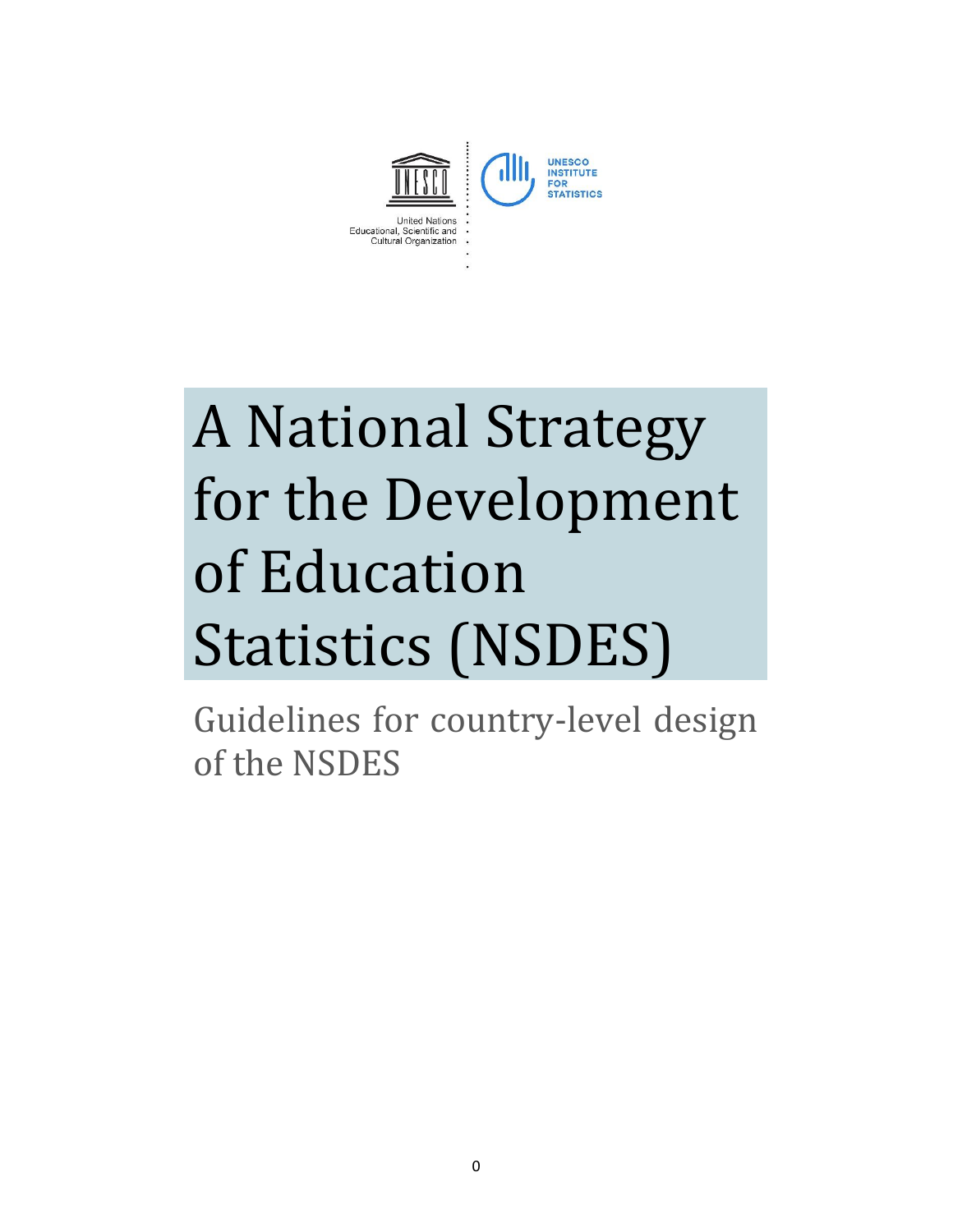# **CONTENTS**

#### **1. Introduction**

#### **1.1. Context, purpose and users of the guidelines**

#### **1.2. What is the NSDES?**

- 1.2.1. Essential features of a results-oriented NSDES
- 1. 2.2. A Results-Based Management (RBM) approach for the NSDES

#### **2. Preparation of a NSDES**

#### **2.1.** *Getting Started*

- 2.1.1. Reaching consensus on the NDSES goal
- 2.1.2. Using Data Quality Assessments (DQA) to prepare the ground

#### **2.2.** *Designing the Results Framework*

- **Step 1.** Defining results
- **Step 2.** Clarifying partners' roles and responsibilities
- **Step 3.** Identifying assumptions and risks
- **Step 4.** Identifying resources
- **Step 5.** Developing a monitoring and evaluation (M&E) matrix

#### **2.3.** *Moving toward implementation*

- 2.3.1. Developing operational plans
- 2.3.2. Using the M&E matrix during programme implementation
- 2.3.3. Finalizing and mainstreaming the strategy

## **ANNEX 'Tool kit':**

**Tool 1.** Prioritizing recommendations and setting strategic objectives

- **Tool 2.** Results matrix template
- **Tool 3.** Risk matrix template
- **Tool 4.** M&E matrix template

**Tool 5.** Costed program plan template / annual work plan (AWP) template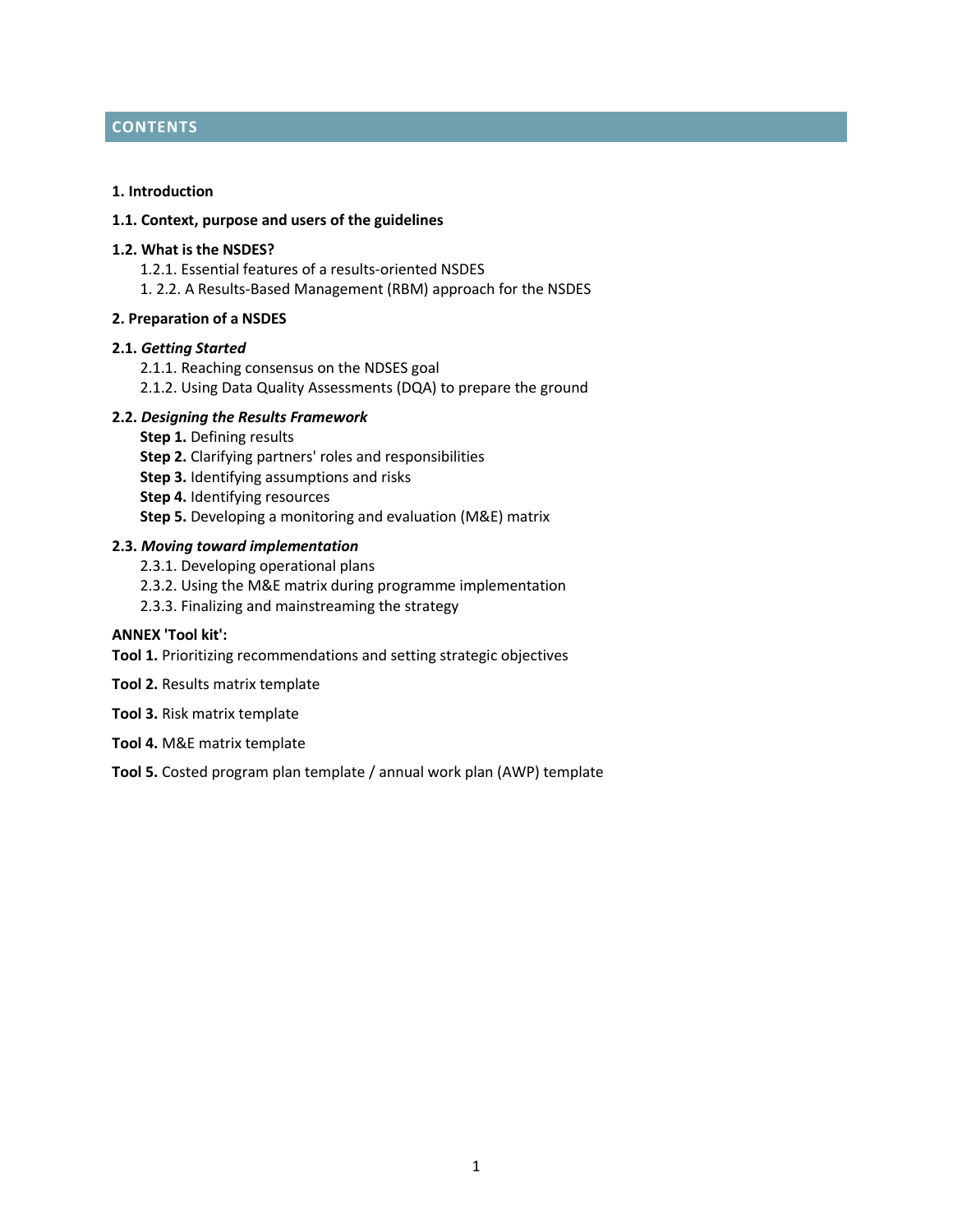## **1. INTRODUCTION**

 $\overline{a}$ 

#### 1.1. CONTEXT, PURPOSE AND USERS OF THE GUIDELINES

In May 2015, participants from 160 countries gathered at the World Education Forum (WEF) hosted by the Republic of Korea, to agree on and adopt the Incheon Declaration for Education 2030. A key feature of the new education agenda is a resolve to develop "*comprehensive national monitoring and evaluation systems* in order to generate sound evidence for policy formulation and the management of education systems as well as to *ensure accountability*" (Incheon Declaration, 2015).<sup>1</sup>

In the interests of better education data for strengthened education management and accountability, participants in the WEF of 2015 specifically requested co-conveners and partners to "support capacity development in data collection, analysis and reporting at the country level", enabling countries to "improve the quality, levels of disaggregation and timeliness of reporting to the UNESCO Institute for Statistics" (Incheon Declaration, 2015).

The Capacity Development for Education (CapEd) programme is one of UNESCO's responses to the challenges raised by the "holistic, ambitious and transformative vision" of the Education 2030 development agenda. The programme supports countries in integrating the Sustainable Goal for Education (SDG 4) into education plans and monitoring systems.

Component 2 of the CapEd programme specifically answers the call made by member states at Incheon, designed by UIS to assist countries in aligning and strengthening national data and education management information systems to monitor progress towards SDG 4 targets. Component 2 promotes a coherent mediumterm (3-5 years) approach for sustainably building capacities of national education statistical systems (NESS) by supporting:

- The setting up of a **National Expert Group on Education Data (NEGED)** comprising a Steering Committee made up of multiple stakeholders of the SDG 4 and a national technical team (NTT) - to develop and implement a sector-wide vision of education statistics;
- The design, implementation and monitoring of a country-level **national strategy for the development of education statistics (NSDES)**.

The purpose of these Guidelines is to accompany country-level stakeholders through a process of preparing their NSDES and medium-term capacity development program plan for education statistics, ensuring that such a strategic plan is results oriented. The process follows a 'learning by doing' approach, using a set of simple, flexible tools which can be adapted to suit specific contexts.

The users of the Guidelines are members of the National Expert Group on Education Data (NEGED), specifically the National Technical Team guided by the Steering Committee. Where requested, this team work may be supported by technical assistance provided either by UNESCO or by externally sourced expertise, or both.

Following a preparation phase during which the NEGED will be initiated, design of the NSDES will take place in the following phases:

 $1$  Over the last 15 years, results-based management (RBM) has emerged as a key instrument for development effectiveness. The Incheon Declaration is a recent landmark in a series of international agreements that have all underscored the importance of increased accountability of governments and development partners towards the achievement of results. Among these international agreed principles are the Monterrey Consensus (2002), the Rome Declaration on Harmonization (2003), the Paris Declaration (2005), the Hanoi Conference on Managing for Development Results (2007), the Accra Agenda for Action (2008), and the Busan Partnership for Effective Development Cooperation (2011).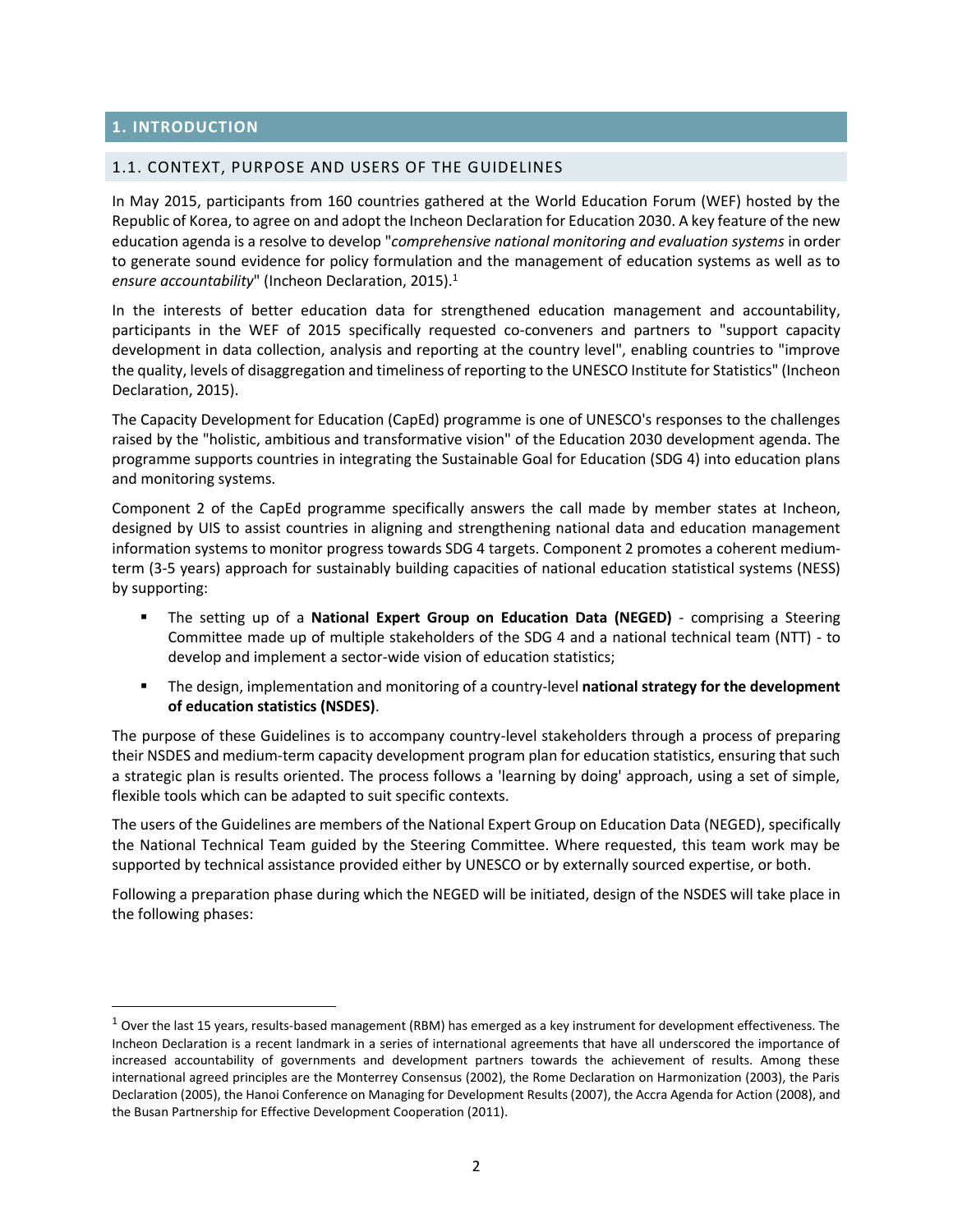- Mapping relevant data sources and identifying data gaps against the contextualised SDG 4 indicators framework;
- **Conducting a situation analysis through a series of Data Quality Assessment (DQA) for various required** data sources and producing the DQA Report, including recommendations;
- **Developing and validating the NSDES.**

The Guide will take you through the final phase, that is, the process of designing a NSDES and strategic program plan. The process is illustrated by **Figure 1** below, which also indicates the relevant tools corresponding to the stages in the 'learning by doing' approach.





3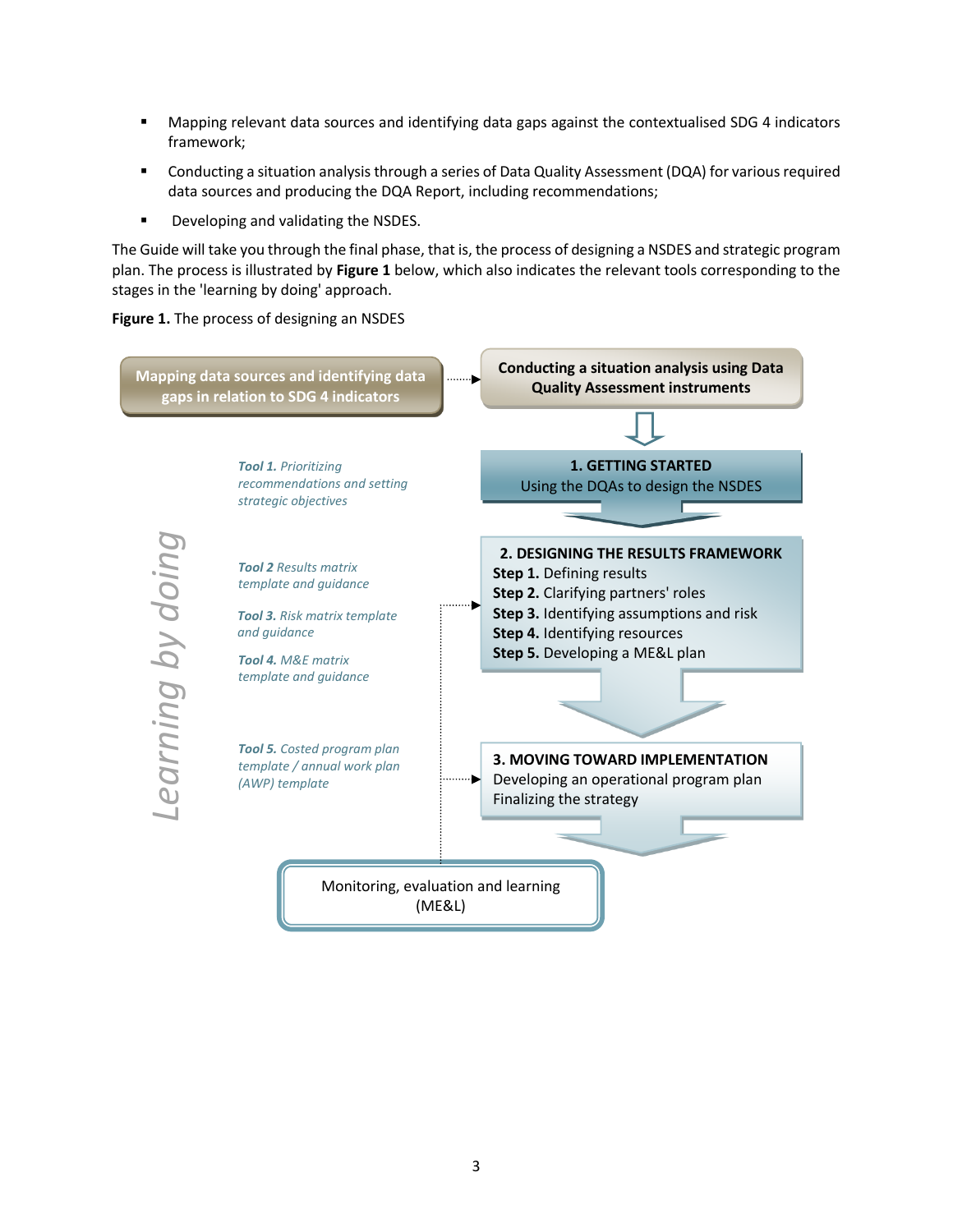#### 1.2. WHAT IS THE NSDES?

*A National Strategy for the Development of Education Statistics (NSDES) is a policy instrument designed by government and its partners, namely the National Expert Group on Education Data (NEGED). It provides a medium-term vision for a strengthened*  education data system and data management platform in a country: the National *Education Statistics System (NESS).* 

*The NSDES should be results-oriented - outlining a coherent set of intended changes in the production, reporting and use of education statistics - and based on a sound analysis of the current education statistics situation, i.e. a series of DQAs (one per relevant data sources). It should be integrated into the national Education Sector Plan (ESP) and the overall multi-sector National Strategy for Developing Statistics (NSDS) and should include a monitoring and evaluation and (M&E) framework to guide implementation.*

#### 1.2.1. ESSENTIAL FEATURES OF A RESULTS-ORIENTED NSDES

The essential characteristics of a results-oriented NSDES are as follows:

- i. **It contributes to the country's development vision**. The NSDES aligns with the government's international commitments and overall national development framework, the mission statement of its ESP, and the overall NSDS goal. As such, it is a living-document, responding to the country's evolving education development context
- ii. **It is sector-wide**. The NSDES covers all subsectors (early childhood education, primary, secondary, TVET, and higher education) and should also include non-formal education, as well as adult literacy in line with SDG4 targets. It recognizes the need for a sector-wide approach and reflects an awareness of equitable, quality lifelong learning
- iii. **It is strategic**. By definition, the NSDES prioritizes intended results, including human, technical, and financial capacities, in order to achieve the development vision: the NSDES results framework shows a focus on specific, objectively measurable results and a clear intervention logic, ensuring planned results are realistic.
- iv. **It is achievable**. Responding to actual financial, technical, and political constraints in the area of education statistics, the NSDES provides a framework for budget and management decisions; the extent to which the strategy is owned by key stakeholders largely determines NSDES feasibility.
- v. **It is evidence-based and pays attention to a country's specific data-related challenges**. The process of developing the NSDES begins with an education data quality assessment (DQA), providing an information base to guide design of the NSDES. In addition to the DQA, the NSDES is informed by various surveys and consultations undertaken to assess the readiness of country's to engage with the SDG 4 agenda (**Box 1**).
- vi. **It is sensitive to the country context**. The NSDES should be in line with other ESP strategies to strengthen the education system at all level; these are typically based on an analysis of the vulnerabilities specific to a country (e.g. conflicts, disasters, and economic crises) and address preparedness, prevention, and risk mitigation.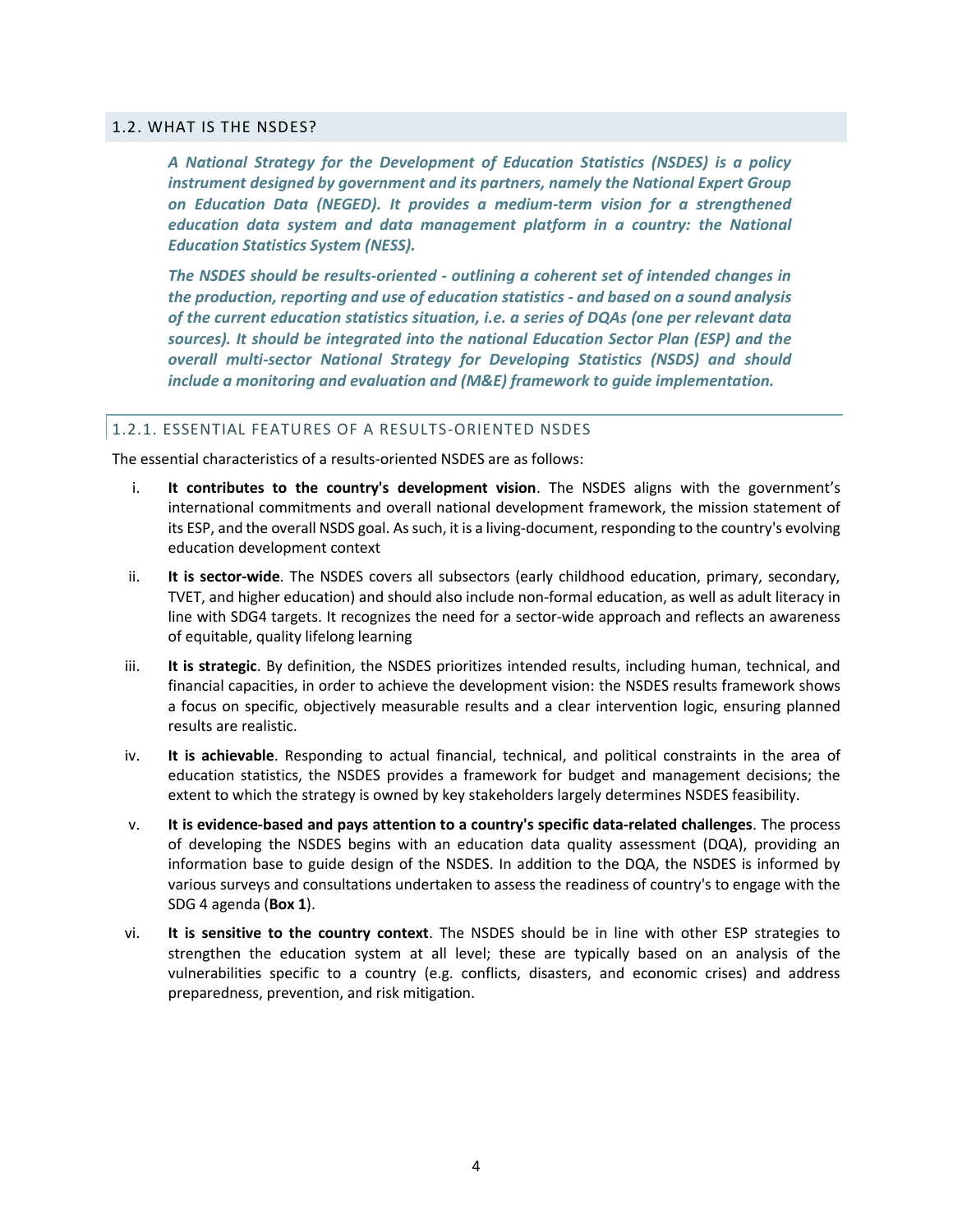The **process of preparing** the NSDES includes the following features:

- It is a **country-led process**. The NSDES is the responsibility of the national government, which has to make the final decisions in terms of committing resources, as well as for its implementation. The strategy must be grounded in a government's commitment to the preparation process, and this commitment should deepen through the process.
- It is an **inclusive process**. The strategic planning process should be accompanied by a participatory policy dialogue among multiple stakeholders that builds consensus on, and commitment to, the development of strategy; existing mechanisms for such policy dialogue between the government and its development partners include the Sector Working Group (sometimes called the Local Education Group).
- It is a **well-organized process**. Clarity is required on the roles and responsibilities of the multiple stakeholders, especially those who lead and coordinate; NSDES structures may include; a steering committee to oversee and guide the process; a National Technical Team (NTT) to coordinate the technical work, bringing together all ministry directorates and departments; and selected working groups to focus on specific themes or subsectors.
- It is a **process of growing mutual accountability for education statistics**. This entails the respective accountability of multiple-stakeholders working together toward shared outcomes, where each stakeholder is accountable for its own contribution.
- It is a **capacity-development process**. Plan preparation is itself a form of 'learning by doing' capacity development, making the process of NSDES preparation as important as the strategy itself.
- It is a process that reflects the **comparative advantage** of UNESCO and its partners in addressing the systemic constraints and capacity gaps related to education statistics.

## 1.2.2. A RESULTS-BASED MANAGEMENT (RBM) APPROACH FOR THE NSDES

*RBM is an approach for strategic planning. Using this approach, all stakeholders ensure that their processes, products and services contribute to the achievement of intended results (outputs, outcomes and higher level goals or impact). The stakeholders in turn use information and evidence on actual results to inform decision making for programming accountability and reporting.*

*Two key concepts used in RBM programming are outlined in this section and are elaborated through the step-by-step NSDES preparation process: the RESULTS CHAIN and the RESULTS FRAMEWORK.* 

# **The NSDES Results Chain**

A result is change that can be described and measured. Results can be intended or unintended changes, positive or negative. It is expected that a results-oriented strategy and/or programme will lead to positive and intended change. But this is not always the case. As change can sometimes lead to unintended or negative consequences, it is important that the intervention is carefully monitored and adjusted in line with the programme's monitoring data.

Typically, RBM strategic planning and programming entails three main levels of result, as follows.

**Result level 1. Impact**: this is the long-term change in social or economic conditions.

**Result level 2. Outcome**: this is a medium-term change in development conditions, measured in terms of institutional performance and/or changes in the behavior of a specific group of people or organization.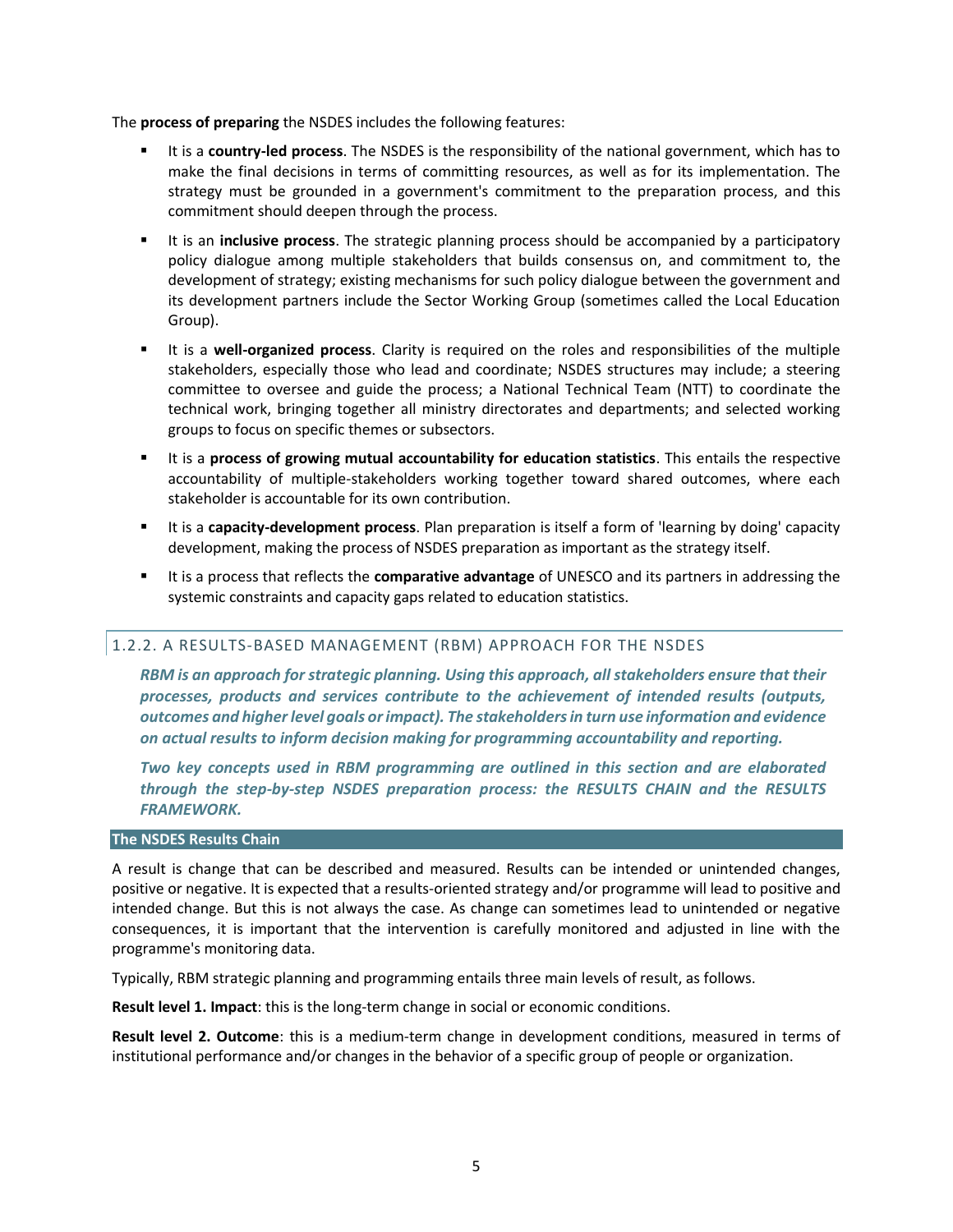An outcome is the intended benefit to a specific community, group of people or organization that is measurable and specific. **Intermediate outcomes** are sometimes used to specify results proximate to an intended final outcome, but *more measurable and achievable in the lifetime of a programme* than the intended final outcome.

**Result level 3.** Outputs are the supply-side deliverables, including the events, products, or services that result from a development intervention in the short-medium term. The key distinction between an output (a specific good or service) and an outcome is that the output typically is a change in the supply of goods and services (supply side), whereas the outcome reflects changes in the utilization of goods and services (demand side).

Impact-outcome-output level changes are derived from a cause-and-effect relationship, which is set in motion by a development intervention or programme. The cause-and-effect sequence is the **Results Chain**, sometimes referred to as the results logic, or intervention logic, or logic model. The causality between results extends further to the attribution between inputs-activities and the results that are generated in the form of outputs, outcomes and impact. A results chain should also clearly represent the change achieved through the causeand-effect relationship between inputs-activities and the results.

Generally, results-oriented planning requires *a shift in the direction of thinking about how to achieve results*. Conventional planning approaches often start with the interventions and required resources: "if X activities are implemented, using Y resources, then Z result will be achieved"; the focus here is on implementation. Using RBM entails planning "in reverse"; that is, we begin with the impact-level result (goal) and move to the objective-level results (outcomes) before detailing the interventions.

| <b>GENERIC RESULTS CHAIN</b>                                                                                    | <b>NSDES RESULTS CHAIN</b>                                |
|-----------------------------------------------------------------------------------------------------------------|-----------------------------------------------------------|
| Higher-order result/impact.                                                                                     | Development goal                                          |
| The long-term effects near or at the top of the results chain                                                   | The high-level country development goal or sectoral       |
| in terms of improved social or economic conditions.                                                             | development goal; e.g. Sustainable Development Goal       |
| Generally, a stand-alone intervention alone will not achieve                                                    | 4, the national poverty-reduction goal, and/or the        |
| the higher-order result; but a programme should identify                                                        | NSDS goal. It may be achieved through a combination       |
| the country development goal it seeks to influence.                                                             | of development interventions, including the NSDES.        |
| Program development objective                                                                                   | <b>NSDES Vision statement/goal</b>                        |
| The intended benefits to a specific community, group of                                                         | This seeks to influence the above development goal or     |
| people or organization that are to be realized through the                                                      | sectoral development goal.                                |
| programme.                                                                                                      | The vision/goal should clearly indicate the target        |
|                                                                                                                 | group of the NSDES capacity-building intervention and     |
|                                                                                                                 | what they will be doing better or differently as a result |
|                                                                                                                 | of the programme                                          |
|                                                                                                                 |                                                           |
| Program outcome (final and intermediate)                                                                        | Strategic objective(s) of capacity development            |
| The change in institutional performance or behavior                                                             | These are the final outcomes of the NSDES, intended       |
| change among users of outputs that demonstrates the                                                             | to be achieved by the end of the program's first phase.   |
| uptake, adoption, or use of the program outputs by the                                                          | They are informed by the DQA recommendations and          |
| targeted stakeholders. An intermediate outcome specifies                                                        | describe the benefits to the targeted stakeholders        |
| a result that leads to the intended final outcome, but is                                                       | (e.g. NEGED) in relation to one or more of four           |
| more measurable and achievable in the lifetime of a                                                             | targeted NSDES components.                                |
| project than the intended final outcome.                                                                        | Intermediate outcomes specify the results leading to      |
|                                                                                                                 | a specific final outcome. They are intended to be         |
|                                                                                                                 | achieved in 1 to 3 years of an overall five-year          |
|                                                                                                                 | programme life-cycle.                                     |
| <b>Outputs</b>                                                                                                  | <b>NSDES program outputs</b>                              |
| The supply-side deliverables, including the events,<br>products, or services that result from the intervention. | Knowledge, products and services                          |

**Table 1.** Corresponding elements in a generic logic model and the NSDES results chain.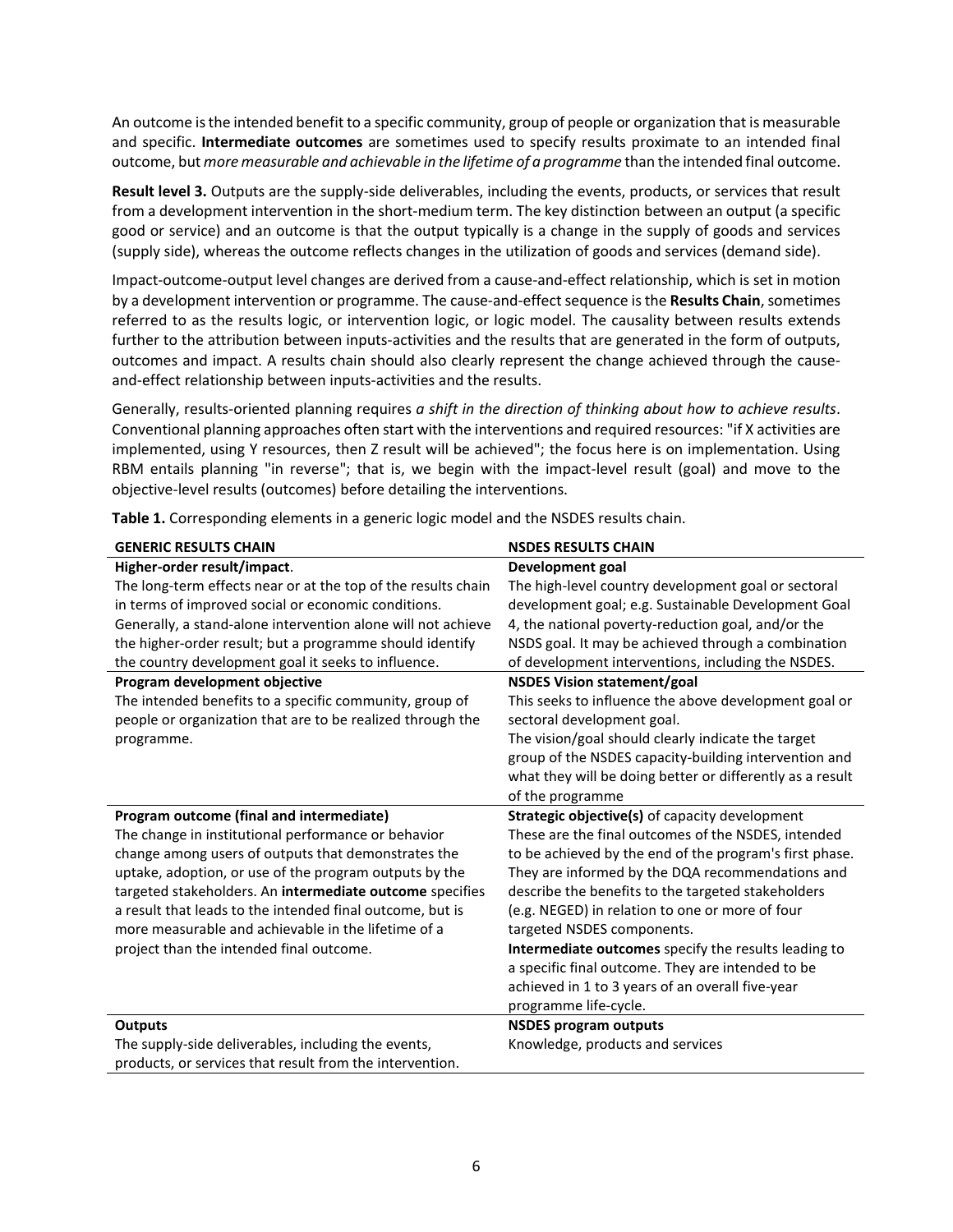It is important to note that the terminology and level of detail used to describe the elements of a results chain can differ from programme to programme, depending on the scope of the intervention. In the case of the NSDES, the results chain needs to take into account the capacity-building function of a strategy to develop education statistics in a given country; the NSDES results chain also needs to anticipate the eventual integration of the NSDES into broader strategic planning frameworks such as the country's ESP and the umbrella multisector NSDS. **Table 1** above explains the corresponding elements in the NSDES results chain and the generic logic model. **Figure 2** below illustrates the NSDES results chain.

## **Figure 2.** The NSDES Results Chain



A results chain will always be embedded in a given context that reflects the overall situation, needs, issues, priorities and aspirations of key rights-holders. A range of factors – economic, political, social, environmental or cultural – will affect the achievement of results. The general rule is that one size does not fit all and results chains will vary from country to country. In this sense, the NSDES results chain outlined above is itself a generic logic model, and open to modification. For example, in some country contexts the intermediate outcome results-level may not be required, while *in other more complex situations* it is.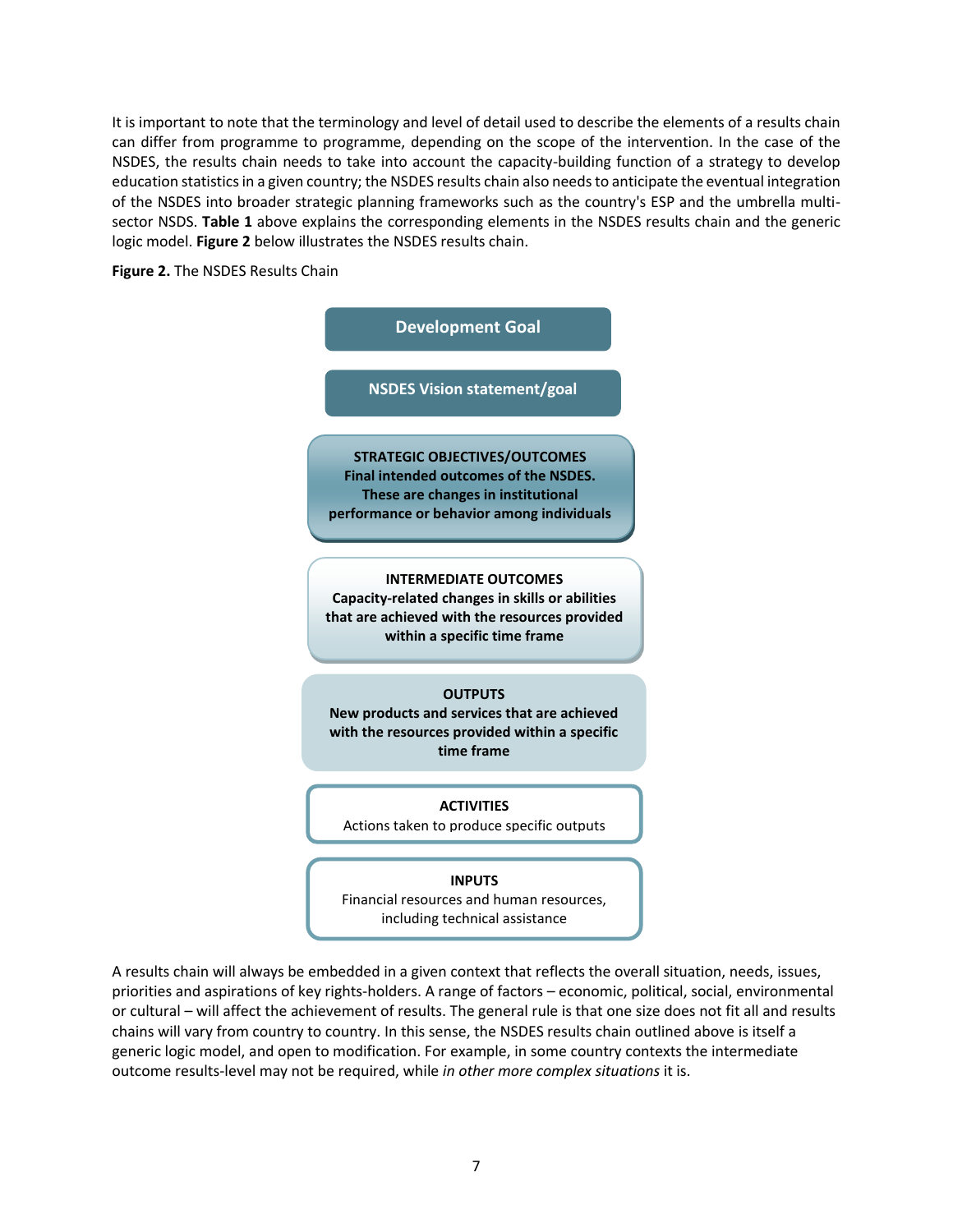## **The NSDES Results Framework**

Generally, a results framework is an explicit articulation of the results chain, showing the different levels of results expected from a particular project, program, or development strategy.<sup>2</sup> This may be a graphic display or in matrix form The NSDES results framework comprises a *results matrix* and a complementary *M&E matrix*.

As a conceptual presentation of a results chain, the results matrix captures the essential elements of the logical and expected cause-effect relationships among inputs, outputs, intermediate results or outcomes, and impact. But it also includes the following elements:

- Identified responsibilities of the different *partners* whether they are government or a specific ministry, United Nations agency, NGO or any other implementing agency - who will achieve a given output and outcome;
- **If I**dentified underlying *critical assumptions* that must be in place for the intervention achieve the targeted outcomes and impact or high-level development goal and the *risk* of potential future events - which may be fully or partially beyond control - that may negatively affect the achievement of results;
- Estimated *resources* (financial, human and technical) required to achieve the agreed results.

The preferred format and level of detail for results matrix vary by organization and by the scope and scale of the intervention, but all include the same basic components to guide implementers in achieving, and evaluators in assessing, results. **Table 2.** below presents a basic outline of a country-level **NSDES results matrix**.

## **Table 2.** Sample NSDES results matrix

 $\overline{a}$ 

| <b>Intervention Logic</b>            | <b>Key Action Areas</b> | <b>Implementing</b> | <b>Assumptions</b> | <b>Indicative Costs</b> |
|--------------------------------------|-------------------------|---------------------|--------------------|-------------------------|
|                                      |                         | <b>Partners</b>     | and Risks          | (Total/Source/Gap)      |
| <b>Strategic Objective/Outcome 1</b> |                         |                     |                    |                         |
| Intermediate Outcome                 |                         |                     |                    |                         |
| 1.1.                                 |                         |                     |                    |                         |
| Output 1.1.1.                        |                         |                     |                    |                         |
| <b>Strategic Objective/Outcome 2</b> |                         |                     |                    |                         |
| Intermediate Outcome                 |                         |                     |                    |                         |
| 2.1.                                 |                         |                     |                    |                         |
| Output 2.1.1.                        |                         |                     |                    |                         |

As mentioned above, the NSDES results matrix is accompanied by a detailed M&E matrix. In this matrix, results are further defined through indicators, which are quantifiable and measurable, or observable. With reference to baselines and target values, these are used to track progress toward achieving the results at different intervals of time

In sum, the NSDES is underpinned by the results framework, including both results and M&E matrices. Besides providing a systematic approach for NEGED to plan their strategies and select interventions that are most likely to address targeted problems, the results framework serves as a tool for:

- *Consensus, coordination, and ownership,* providing the opportunity for the NEGED to coordinate the implementation approach and agree on the expected results;
- *Managing implementation,* using performance data to make corrective adjustments to activities, reallocate resources, and reevaluate targeted objectives or underlying assumptions;

<sup>&</sup>lt;sup>2</sup> Similar conceptual tools, also designed to organize information regarding intended outcomes and results, are used across different agencies: log-frames, logic models, theories of change, results chains, and outcome mapping.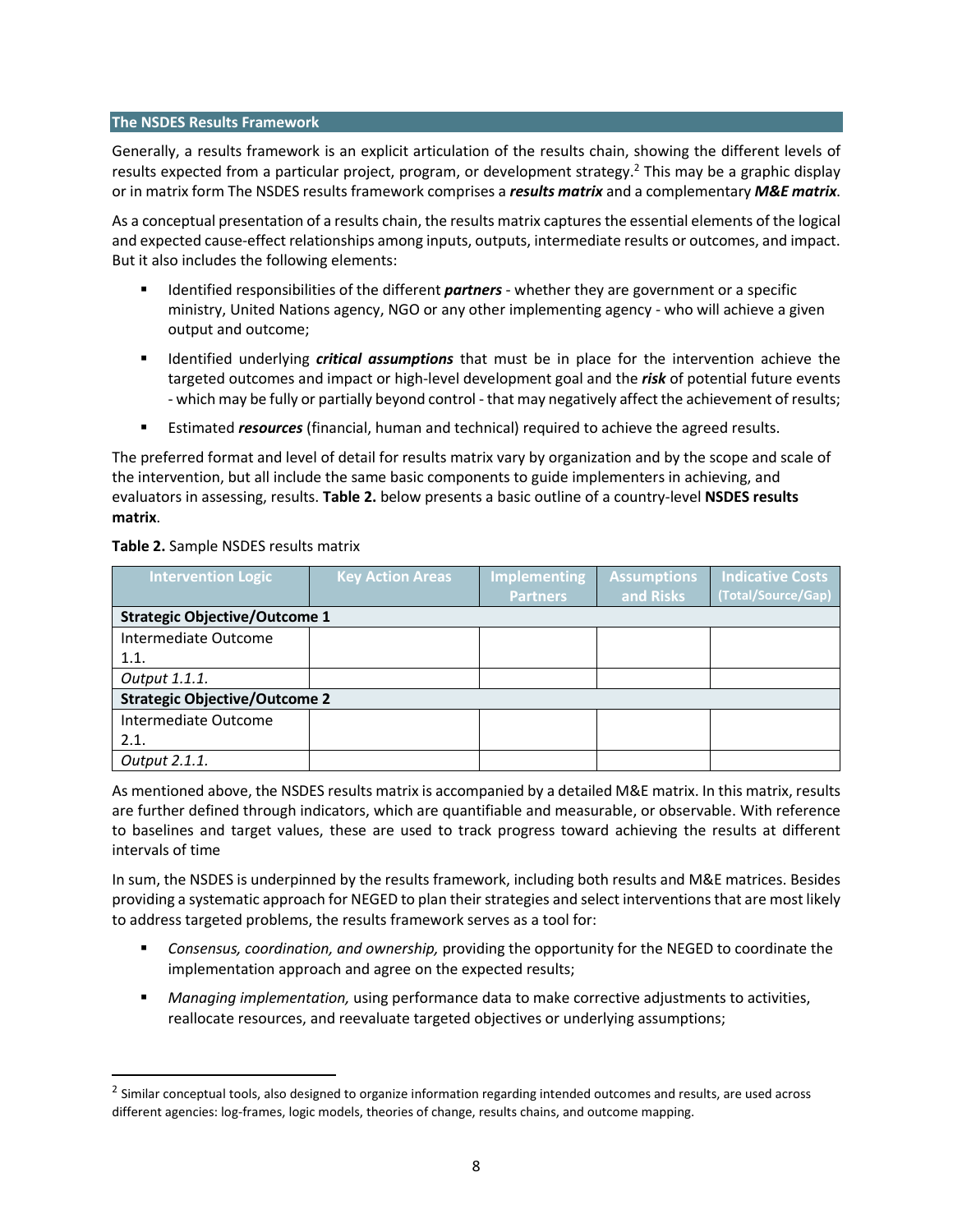- *Communication and reporting* on the resources, activities, and outcomes to program staff, development partners, and other stakeholders;
- *Harmonizing the efforts of diverse partners,* clarifying efficient divisions of responsibilities for achieving specific results;
- *Evaluating,* clearly identifying how progress toward the targeted objective(s) will be measured and serving as the basic accountability tool for developing an evaluation approach to the intervention;
- *Learning from experience,* allowing the NEGED to assess over time what approaches or interventions contribute most effectively to achieving specific development objectives, a process that helps identify good practices for replication.

**Table 3** provides an overview of the NSDES preparation process, the focus of each stage in the process, relevant tools to support preparation of the NSDES, and a suggested time-frame.

|                                                                                                                                                                  | <b>STAGE 1. Getting Started</b>                                                                                                                                                                                                                                                |                                                                                             | <b>Time-frame</b>                                                                                            |
|------------------------------------------------------------------------------------------------------------------------------------------------------------------|--------------------------------------------------------------------------------------------------------------------------------------------------------------------------------------------------------------------------------------------------------------------------------|---------------------------------------------------------------------------------------------|--------------------------------------------------------------------------------------------------------------|
| Using the Data Quality<br>Assessments to prepare<br>the ground                                                                                                   | $\checkmark$<br>Reach consensus on the NSDES goal in<br>line with the national education sector<br>plan (ESP) strategic priorities<br>$\checkmark$<br>Prioritize<br>and<br><b>DQA</b><br>use<br>recommendations to set strategic<br>objectives                                 | Tool 1.<br>Prioritizing<br>recommendatio<br>ns and setting<br>strategic<br>objectives       | Week 1 2-3 day<br>Consultative<br>Meeting OR<br>working session<br>integrated into<br>the Design<br>Workshop |
|                                                                                                                                                                  | <b>STAGE 2. Designing the Results Framework</b>                                                                                                                                                                                                                                |                                                                                             |                                                                                                              |
| Step 1. Defining results<br>Step 2. Clarifying<br>partners' roles and<br>responsibilities<br>Step 3. Identifying<br>assumptions and risks<br>Step 4. Identifying | ✓<br>Formulate outcomes<br>$\checkmark$<br>Formulate outputs<br>✓<br>Identify NSDES partners<br>✓<br>Review and refine the NTT, if necessary<br>$\checkmark$<br>Integrate assumptions and risks into<br>the results matrix                                                     | Tool 2. Results<br>matrix template<br>and guidance<br>3.<br>Tool<br>Risk<br>matrix template | <b>Week 2/3</b><br>5-10 day Design<br>Workshop<br>See Annex 2:<br>Proposed<br>Design<br>workshop<br>agenda   |
| resources<br>Step 5. Developing a<br>monitoring and<br>evaluation matrix                                                                                         | $\checkmark$<br>Estimate the costs of the NSDES<br>Assign the baseline, indicators and<br>✓<br>targets for outcomes and outputs<br>✓<br>Identify the means of verification<br>✓<br>Prepare to use the M&E data for<br>learning and adjusting, during the<br>program life-cycle | M&E<br>Tool<br>4.<br>matrix template<br>and guidance                                        |                                                                                                              |
|                                                                                                                                                                  | <b>STAGE 3. Toward implementation</b>                                                                                                                                                                                                                                          |                                                                                             |                                                                                                              |
| Developing an<br>operational program<br>plan                                                                                                                     | ✓<br>Use the results matrix to prepare a<br>program plan / annual work plan                                                                                                                                                                                                    | Tool 5. Costed<br>program plan<br>template/AWP<br>template                                  | Week 4/5<br>5-10 day<br>working session<br>or workshop                                                       |
| Monitoring and<br>evaluating the NSDES                                                                                                                           | Understanding how to use the M&E<br>✓<br>matrix for programme management<br>and planning evaluation<br>$\checkmark$                                                                                                                                                            |                                                                                             | Week 6                                                                                                       |
| Finalizing the strategy                                                                                                                                          | Prepare the NSDES document using<br>the template provided                                                                                                                                                                                                                      |                                                                                             | <b>Week 7-8</b>                                                                                              |

**Table 3.** Stages and steps in preparing an NSDES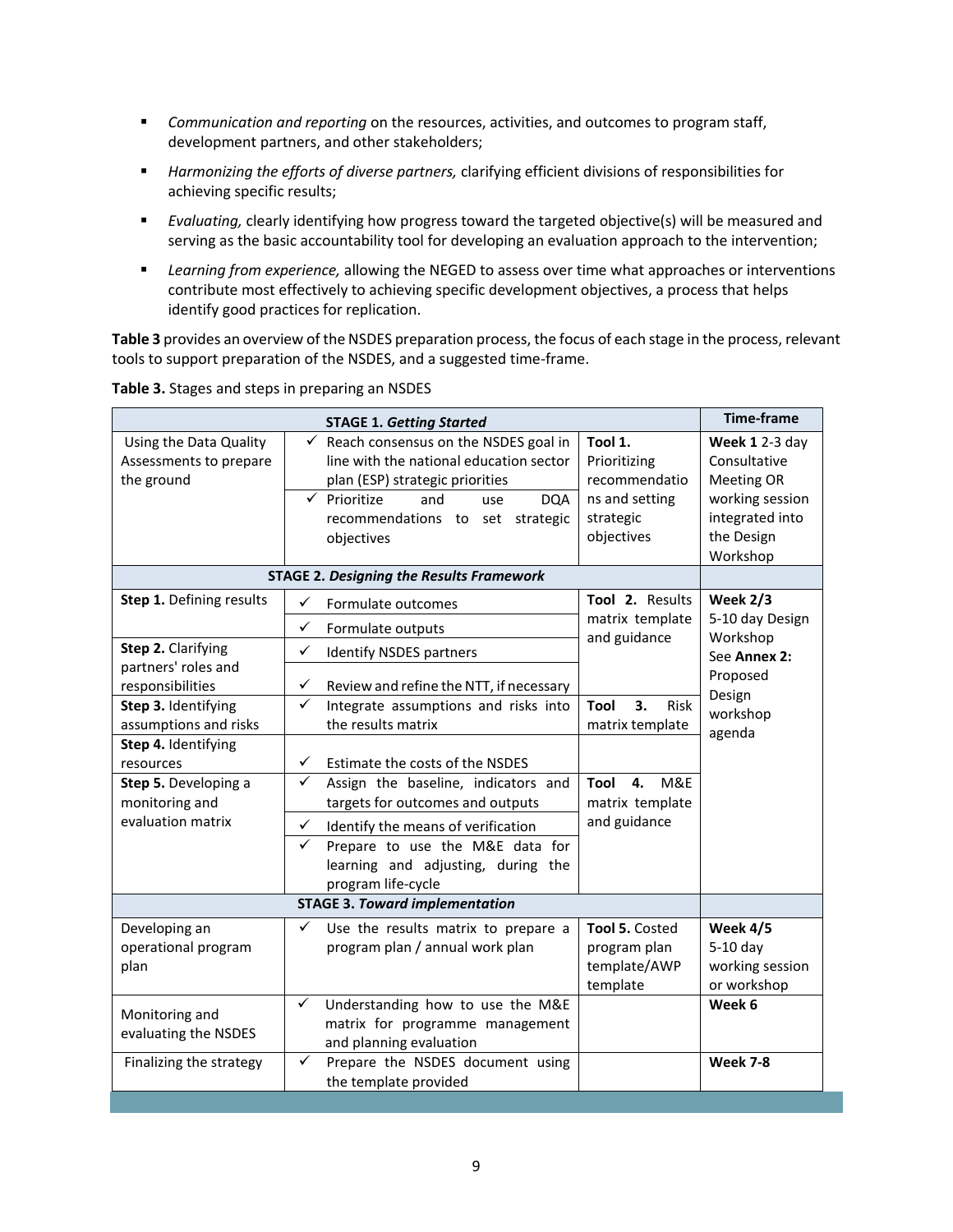## **2. PREPARATION OF THE NSDES**

#### **2.1.** *GETTING STARTED*

*In this section we will reach consensus on the NSDES goal, or vision statement, in line with (a) the national education policy frameworks; (b) strategic priorities of the National Statistical System (NSS); and (c) the Education 2030-SDG4 development agenda. Referring to the results of the data quality assessments (DQA), we will review the recommendations and reflect on these in light of the NSDES vision statement. Finally, we will prioritize the DQA recommendations and use these to set strategic objectives for the NSDES.* 

*The focus here is on establishing country-ownership of an evidence-based NSDES; and on reaching agreement on a strategic vision that is not in parallel with management structures and processes for existing policy frameworks and which contributes to the country's overall development priorities. In all the above sessions, the tasks must be undertaken collaboratively by stakeholders, specifically key members of the National Expert Group on Education Data (NEGED).* 

#### 2.1.1. REACHING CONSENSUS ON THE NSDES GOAL

At this stage, before the process of preparing the NSDES begins, the NEGED - including all stakeholder government authorities and development partners - is in place. The NEGED draws on those stakeholders of the overall National Strategy for Developing Statistics (NSDS), where it is in place, that are specifically engaged with the education sector, as well as other stakeholders; in the Tanzanian context, for example, these are the education sector partners who contribute to the Tanzanian Statistical Master Plan (TSMP).

#### **Aligning the NSDES with national policy frameworks**

You should begin by identifying the relevant policy frameworks for a country NSDES. For example, in the case of Tanzania, these include:

- The **Tanzania Strategic Master Plan** (TSMP)/NSDS. The development of this strategy includes putting in place a legal and institutional framework that will guide implementation to achieve the vision of TSMP, which is to have "*a well-integrated and efficient National Statistical System (NSS) that produces quality statistics for decision making in an objective, timely and cost effective manner*".
- The **Five Year Development Plan, 2016/17-2020/21 (FYDP-II)**. The goal of the second implementation phase of the Tanzania Development Vision 2025, merging the FYDP and the National Strategy for Growth and Reduction of Poverty (NSGRP), is: *Nurturing industrialisation for economic transformation and human development by 2020.*
- The goal of the recent **Education Sector Development plan, 2016/17-2020/21** is: "*Improved knowledge and skills for better livelihoods by 2020".*

If the country's commitment to the Education 2030 agenda and the SDG 4 targets have not already been integrated into the national sector plan, you may need to also reflect on SDG 4: *"Ensure inclusive and equitable quality education and promote life-long learning opportunities for all"* (see [UIS Metadata for the global and](http://uis.unesco.org/sites/default/files/documents/sdg4-metadata-global-thematic-indicators.pdf)  [thematic indicators for the follow-up and review of SDG 4 and Education 2030\)](http://uis.unesco.org/sites/default/files/documents/sdg4-metadata-global-thematic-indicators.pdf).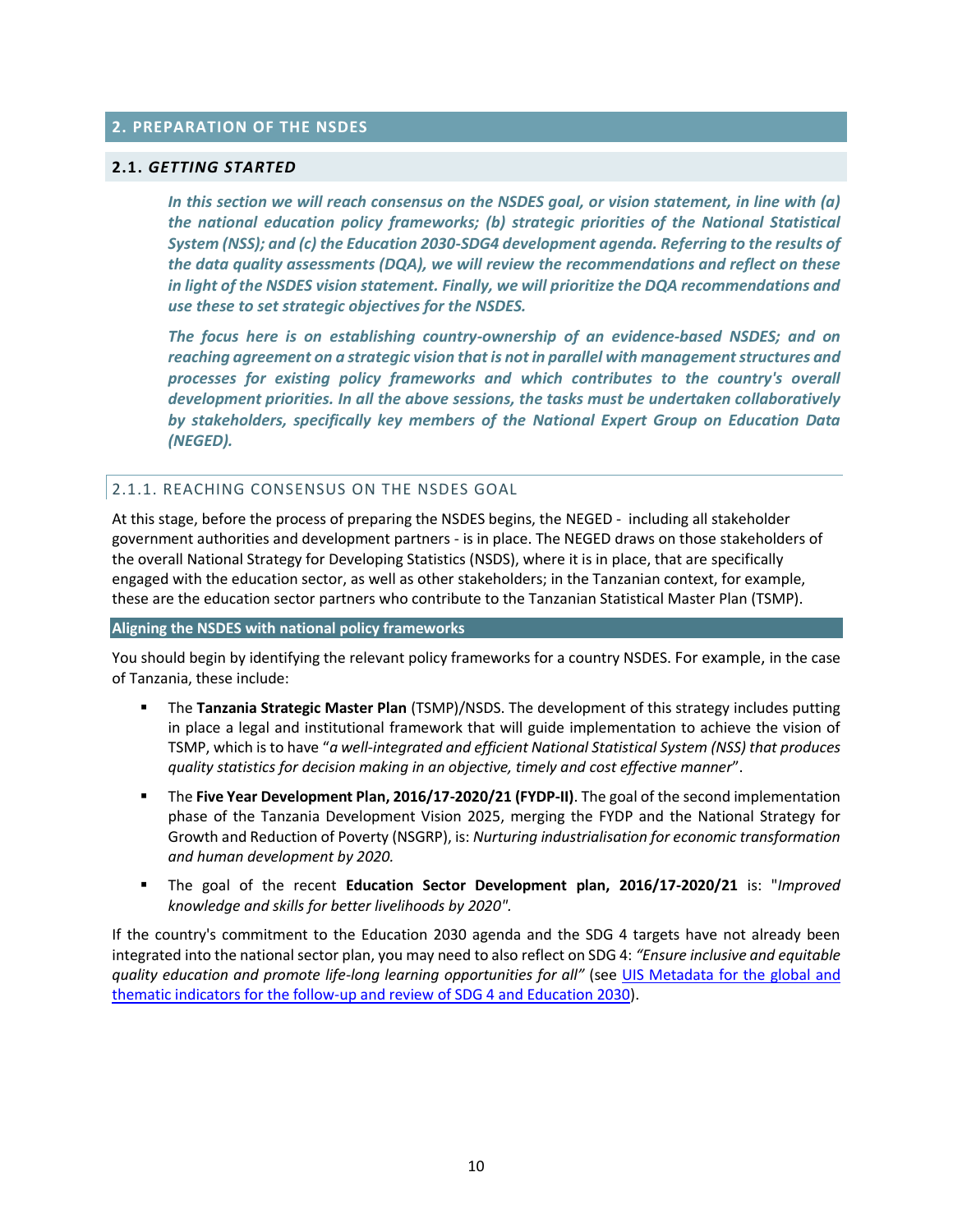#### **Drafting the NSDES vision statement / goal**

You now have a list of relevant policy statements. To reach consensus on the NSDES goal, you can follow this process and complete **Table 4** below (examples are in italics).

1. Reflecting on the overall policy context, draft an initial version of the NSDES vision statement/goal. *For example*:

- *By Year 5 develop sector-wide capacities of National Education Statistical System (NESS) stakeholders to produce statistics and measure progress towards national, regional and global education targets.*
- 2. Identify the major stakeholders who are relevant to the goal.
- 3. Identify why the goal is relevant; what does each major stakeholder expect to achieve from the goal?
- 4. Identify what role each stakeholder plays in achieving the goal.

5. Reflecting on the results of the discussion, *redraft* the NSDES vision statement/goal. In Table 4 below, the final vision statement/goal reflect changes, marked in bold, that reflect stakeholders' inputs. For example, the Ministry of Health and Social Welfare is particularly concerned with 'school readiness'; the President's Office for Regional Administration and Local government is concerned with 'inclusive basic education', and the Ministries of Community Development and Labour are particularly concerned with "skills development"; and all stakeholders are invested in "lifelong learning opportunities for all".

*By Year 5 develop sector-wide capacities of National Education Statistical System (NESS) stakeholders to produce quality statistics from multiple data sources and track life-long learning opportunities for all, particularly in terms of school readiness, inclusive basic education, and equitable skills development for better livelihoods.*

| <b>DRAFT NSDES vision statement/goal:</b> By Year 5 develop sector-wide capacities of National Education Statistical<br>System (NESS) stakeholders to produce statistics and measure progress towards national, regional and global |                                                         |                                                                        |  |  |  |  |
|-------------------------------------------------------------------------------------------------------------------------------------------------------------------------------------------------------------------------------------|---------------------------------------------------------|------------------------------------------------------------------------|--|--|--|--|
| education targets.<br>WHO are the major stakeholders                                                                                                                                                                                | WHY is the goal relevant to each                        | WHAT role does each stakeholder                                        |  |  |  |  |
| relevant to the goal?                                                                                                                                                                                                               | stakeholder?                                            | play in advancing the goal?                                            |  |  |  |  |
| <b>National Bureau of Statistics (NBS)</b>                                                                                                                                                                                          | NESS is integral to the NSS                             | Cross-sector coordination                                              |  |  |  |  |
| Ministry of Education, Science and<br>Training                                                                                                                                                                                      | NESS is a pre-requisite for ESDP<br>implementation      | Sector-wide coordination, data<br>management, sector-wide<br>reporting |  |  |  |  |
| President's Office-RALG                                                                                                                                                                                                             | NESS is a pre-requisite for basic<br>education services | Share/export relevant data with<br>education sector management         |  |  |  |  |
| Ministry of Health and Social                                                                                                                                                                                                       | Linked sector data-sets, particularly                   |                                                                        |  |  |  |  |
| Welfare                                                                                                                                                                                                                             | related to ECD/ECCE indicators                          |                                                                        |  |  |  |  |
| Ministry of Community                                                                                                                                                                                                               | Linked data-sets, particularly                          |                                                                        |  |  |  |  |
| Development                                                                                                                                                                                                                         | related to skills training                              |                                                                        |  |  |  |  |
| Ministry of Labour, Employment                                                                                                                                                                                                      | Linked data-sets, particularly                          | Integrate labour market                                                |  |  |  |  |
| and Youth Development                                                                                                                                                                                                               | related to skills training                              | information (LMI) into the NESS                                        |  |  |  |  |
| EINAL NEDES vicion statement (goal)                                                                                                                                                                                                 |                                                         |                                                                        |  |  |  |  |

**Table 4.** Sample discussion results and consensus-based goal

#### **FINAL NSDES vision statement/goal:**

*By Year 5 develop sector-wide capacities of National Education Statistical System (NESS) stakeholders to produce quality statistics from multiple data sources and track life-long learning opportunities for all, particularly in terms of school readiness, inclusive basic education, and equitable skills development for better livelihoods.*

## 2.1.2. USING DATA QUALITY ASSESSMENTS (DQA) TO PREPARE THE GROUND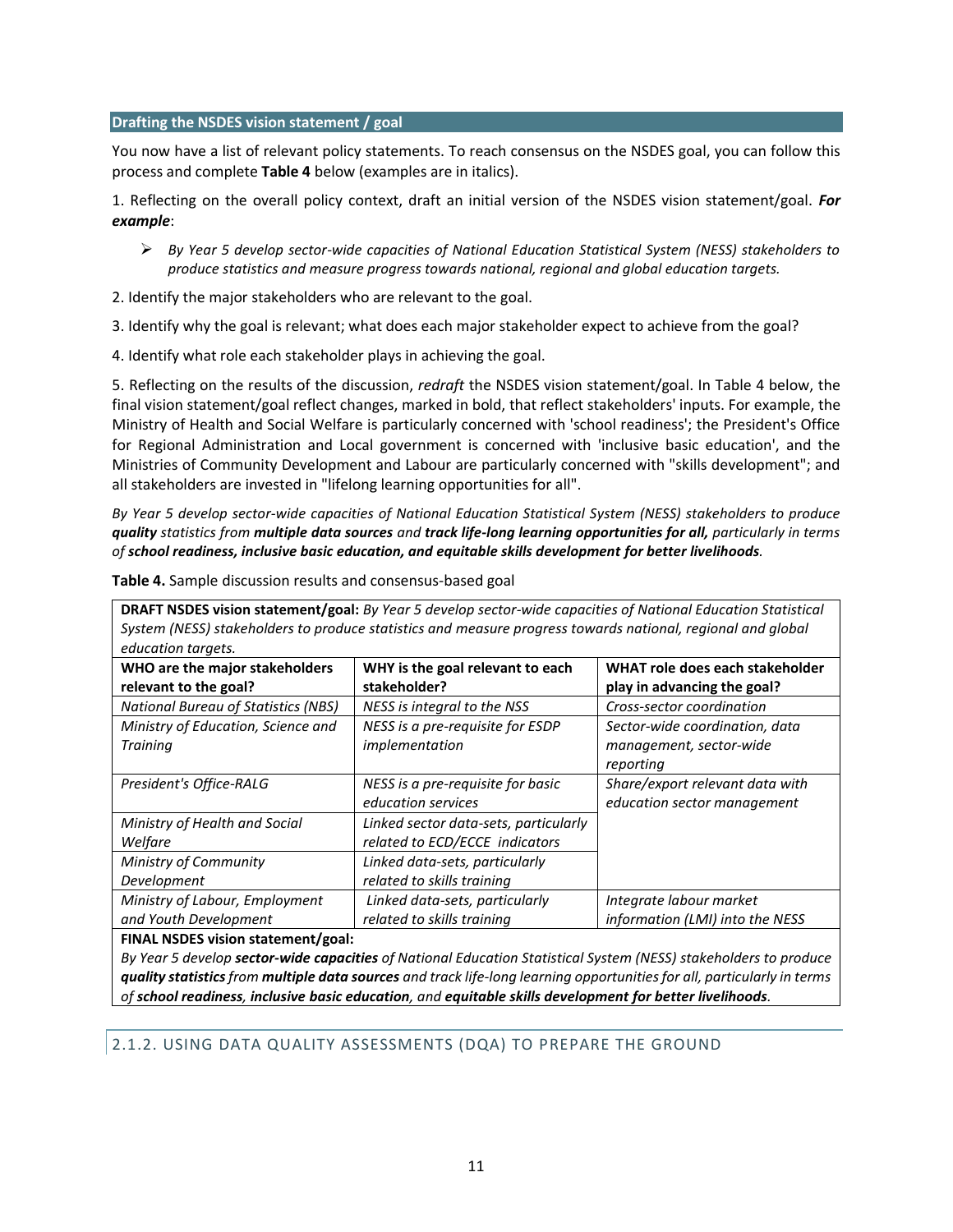Prior to the preparation of the NSDES, Data Quality Assessment (DQA) will have been conducted at country level, using instruments developed by the UIS (see [CapED training materials\)](http://uis.unesco.org/en/capacity-development-tools). These include assessments of administrative routine data systems, household surveys, and learning assessment studies.

The DQA(s) will generate a set of recommendations. These can be categorized in terms of the following capacity components of the NSDES.

**Component 1.** Institutional and policy environment

**Component 2.** Organizational/statistical processes

**Component 3.** Technical capacity (data system and dissemination)

## **Component 4.** Human resource capacity

Each component can be broken down into specific elements. These elements are a reference for you to *group recommendations* under each component. For example, the elements of Component 1 will guide the grouping of DQA recommendations related to the institutional and policy environment, as follows

## **Component 1. Institutional and policy environment**

*Recommendations related to:*

- **IF** Institutional re-structuring and coordination
- Clarity of mandates, roles and responsibilities, collaboration and accountability among stakeholders
- **EXECT LEGAL/policy reform for credible official statistics (transparency, confidentiality and public trust)**
- **Adequacy of financial resources**
- **Statistical quality awareness and relevance to users**
- **OTHER**

As recommendations may emerge from additional sources besides the DQA, the table includes 'OTHER', in order that further elements may be incorporated into the categorization framework. It is important to note that the above categorization is *indicative only*, as the grouping of recommendations may differ from one country context to another.

To group DQA recommendations you can follow the process outlined below, using **Tool 1** 'Prioritizing DQA recommendations and setting objectives' in the **Annex**, 'Tool-kit', which includes examples in italics. **Table 5** below presents the contents of Tool 1. It shows the following: components for DQA recommendations and elements of each component; DQA recommendations by component; the relative importance of each recommendation; and a strategic objective related to the overall component.

1. Review the recommendations provided in the DQA report; are they clear? Familiarize yourselves with each component and its elements provided in Column A; do you need to include additional elements, or will the category 'OTHER' suffice?

2. Map the DQA recommendations against each component. Ideally, this should be in relation to the elements of the component; or against the category 'OTHER'. Enter the information in Column B.

3. Score the relative importance of each recommendation on a simple scale of low to high (1-3), in Column C.

4. Reflect on the high-scoring recommendations. Brainstorm on an intended change in relation to a NSDES component. Decide on the strategic objective that describes the change and enter the information in Column C.

*What is a 'strategic objective'?* A strategic objective is a higher-order outcome representing measurable capacity-related change in institutions, systems, organizations and population groups. Together, the achievement of all strategic objectives will result in the ultimate NSDES vision/goal. A strategic objective relates to one of the 4 capacity components of a NSDES, as outlined above and elaborated in Table 4 below.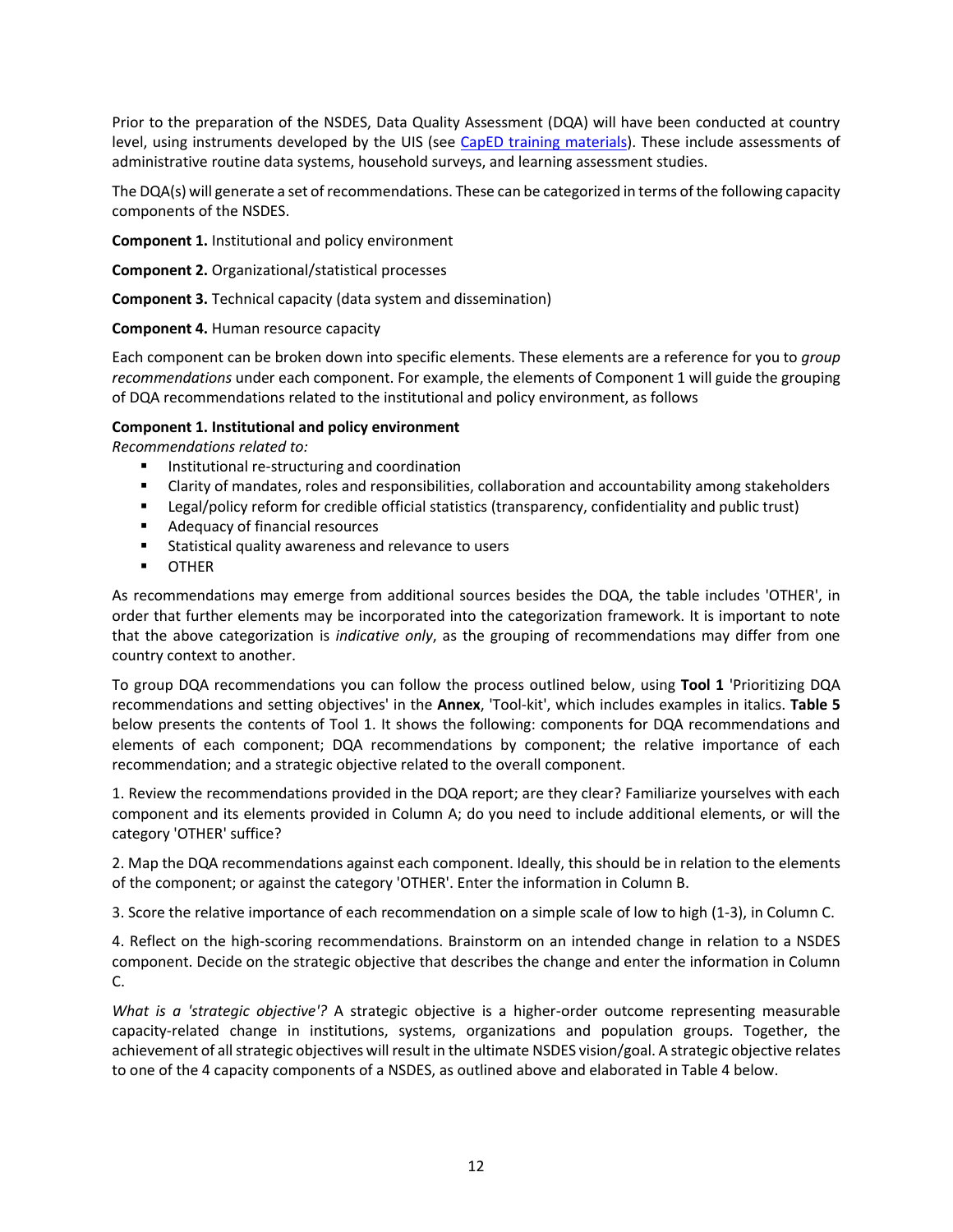It is critically important that you *do not formulate a strategic objective in relation to a single recommendation*. Rather, you should refer to the recommendations to guide your brainstorming on the strategic objective. A single recommendation will most likely form the basis of an Intermediate Outcome, which is discussed in 2.2, Step 1, below.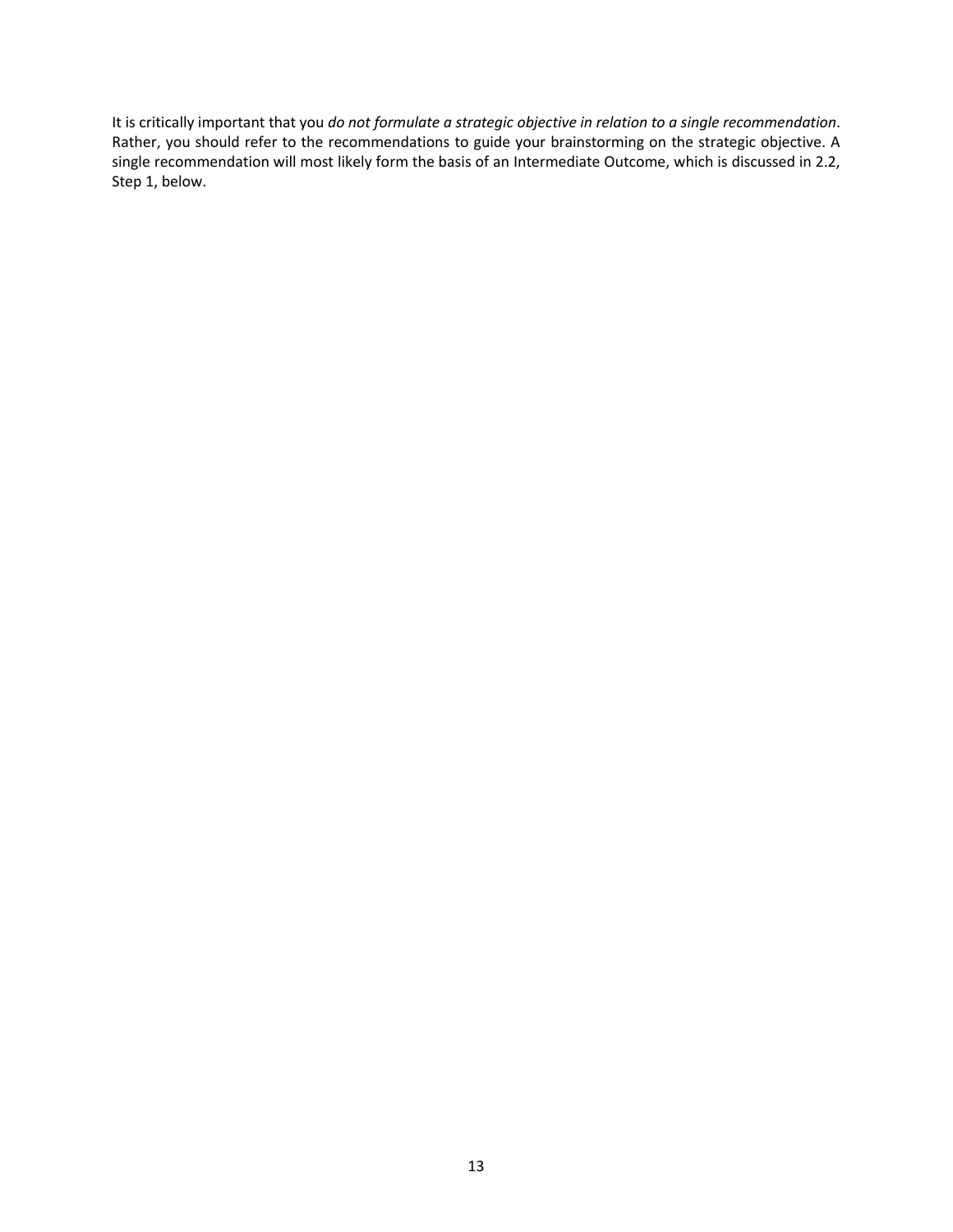# **Table 5.** Indicative categorization of DQA recommendations (Examples are found in the **Annex**, **Tool 1**)

| <b>COLUMN A</b>                                                         | <b>COLUMN B</b>        | <b>Relative</b> |                |   | <b>COLUMN C</b>            |
|-------------------------------------------------------------------------|------------------------|-----------------|----------------|---|----------------------------|
| <b>Component and elements of each component</b>                         | <b>Recommendations</b> | importance      |                |   | <b>Strategic Objective</b> |
| <b>Component 1. Institutional and policy environment</b>                |                        | $\mathbf{1}$    | $\overline{2}$ | 3 |                            |
| Institutional re-structuring and coordination                           |                        |                 |                |   |                            |
| Clarity of mandates, roles and responsibilities, collaboration and      |                        |                 |                |   |                            |
| accountability among stakeholders                                       |                        |                 |                |   |                            |
| Legal/policy reform for credible official statistics (transparency,     |                        |                 |                |   |                            |
| confidentiality and public trust)                                       |                        |                 |                |   |                            |
| Adequacy of financial resources                                         |                        |                 |                |   |                            |
| Statistical quality awareness and relevance to users                    |                        |                 |                |   |                            |
| OTHER:                                                                  |                        |                 |                |   |                            |
| <b>Component 2. Organizational/Statistical processes</b>                |                        |                 |                |   |                            |
| Statistical methodologies (concepts, definitions and classifications in |                        |                 |                |   |                            |
| line with international standards)                                      |                        |                 |                |   |                            |
| Reliable and accurate data sources to sufficiently portray reality      |                        |                 |                |   |                            |
| Routine data collection processes                                       |                        |                 |                |   |                            |
| External data sources to meet gaps in administrative data;              |                        |                 |                |   |                            |
| harmonization of multiple data sources                                  |                        |                 |                |   |                            |
| OTHER:                                                                  |                        |                 |                |   |                            |
| <b>Component 3. Technical capacity (data system and dissemination)</b>  |                        |                 |                |   |                            |
| Database software                                                       |                        |                 |                |   |                            |
| Basic services and connectivity                                         |                        |                 |                |   |                            |
| Periodicity, timeliness and consistency of statistical outputs          |                        |                 |                |   |                            |
| Data analysis and reporting methods and mechanisms                      |                        |                 |                |   |                            |
| Dissemination and user-feedback mechanisms                              |                        |                 |                |   |                            |
| <b>OTHER:</b>                                                           |                        |                 |                |   |                            |
| <b>Component 4. Human resource capacity</b>                             |                        |                 |                |   |                            |
| Human resource capacity assessment and staff recruitment                |                        |                 |                |   |                            |
| Training of staff at all levels in statistical skills and knowledge     |                        |                 |                |   |                            |
| Incentive schemes to attract and retain competent staff                 |                        |                 |                |   |                            |
| Data management skills training and professional development for        |                        |                 |                |   |                            |
| <b>NESS staff</b>                                                       |                        |                 |                |   |                            |
| OTHER:                                                                  |                        |                 |                |   |                            |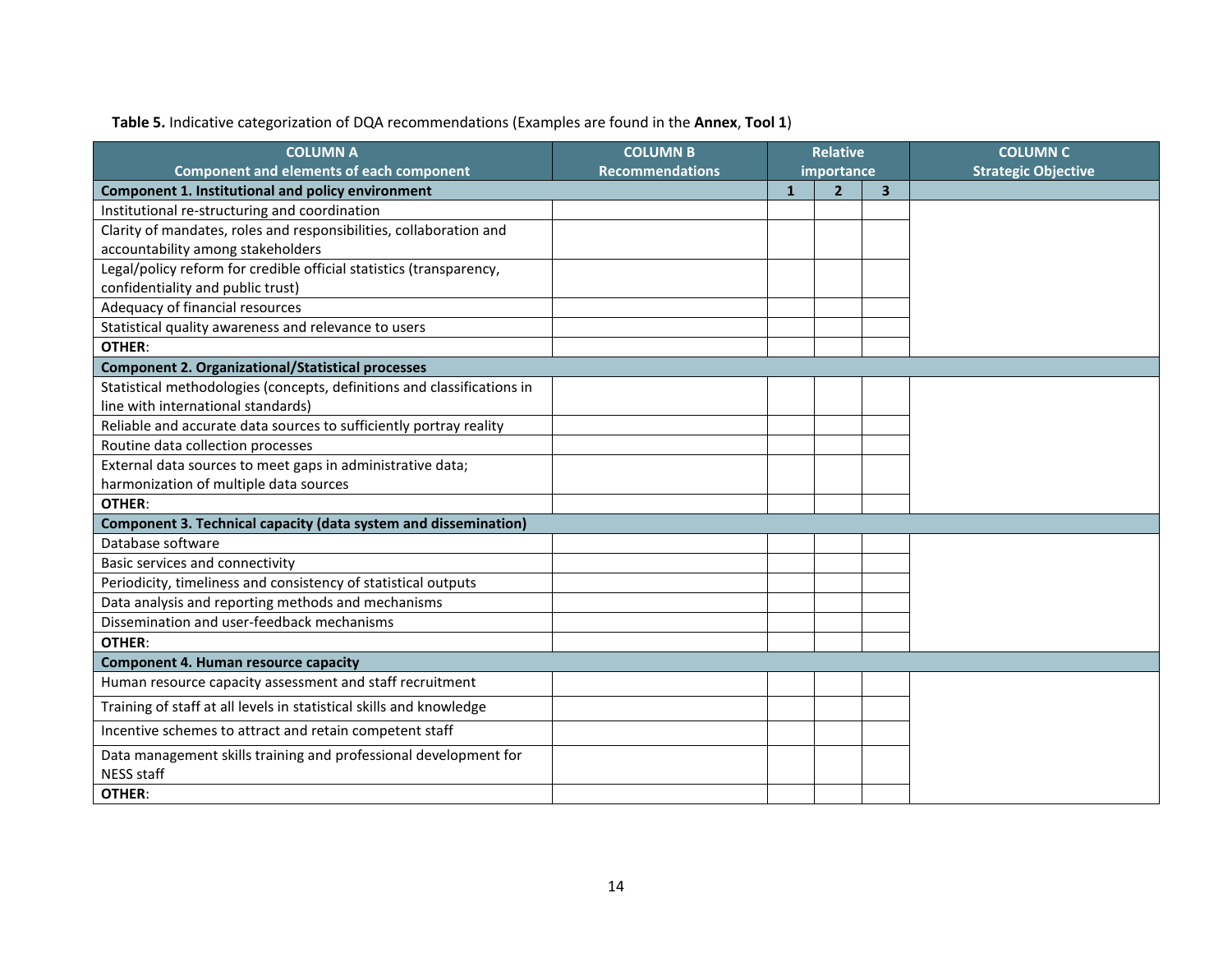## **2.2.** *DESIGNING THE RESULTS FRAMEWORK*

*In this section we will prepare a results matrix and accompanying monitoring and evaluation (M&E) matrix. Together, these constitute the results framework which sets the strategic direction and expected results of the NSDES in the country. The results matrix contains the following information:*

- *1. Strategic objectives/Outcomes (no more than 4)*
- *2. Intermediate Outcomes*
- *3. Outputs*
- *4. Implementing Partners*
- *5. Assumptions and risks*
- *6. Indicative resources.*

*A Results Matrix template (Tool 2) is provided in the Annex, 'Tool-kit' and includes examples in italics.*

## **STEP 1.** DEFINING RESULTS

By the end of the first stage of preparing a NSDES (Getting Started), you will have a the higher-order results of the strategy: the vision statement/goal and a set of strategic objectives. The task now is to define the following results in the NSDES results framework: outcomes, intermediate outcomes and outputs.

Results are about change. To define results you will need to use 'change language' and not 'action language'.

- **Action language** expresses would-be results from the providers' perspective and usually starts with "by doing this or that". This type of language can be interpreted in many ways because it is not specific or measurable (e.g. improve statistical outputs). It tends to focus only on the completion of activities (e.g. establish EMIS units in 15 regional offices).
- **Change language** describes changes in the conditions of institutions and people. It sets precise criteria for success. It focuses on results and not on the methods to achieve them; expressions such as "through this and that" or "by doing this and that" should be avoided (**Figure 3**).

The following are some examples of results using change language:

- **The NEGED develops, costs and implements an EMIS policy;**
- The National Statistical Office (NSO) and line ministries follow a schedule of regular meetings;
- An adequate budget, including annual recurrent costs, is available for EMIS development and management;
- The Statistical Act includes measures for treating individual data with confidentiality;
- The National Technical Team puts in place appropriate mechanisms to prevent unauthorized access and use of individual data;
- A User Satisfaction Survey is conducted among users.

**Figure 3**. Key elements of 'change language'

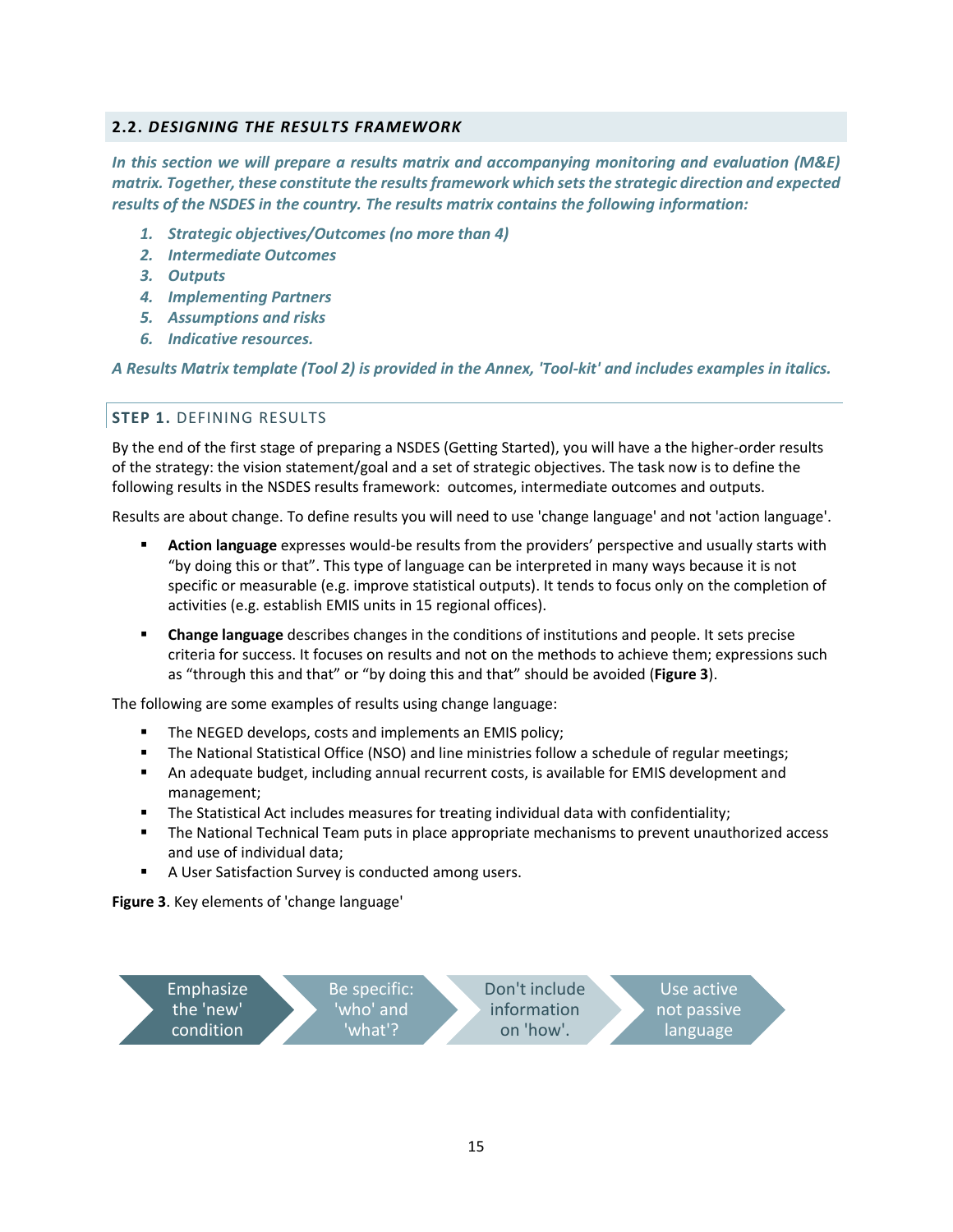## **Formulating strategic objectives as final outcomes**

You may find that the strategic objectives you have identified are expressed in 'action language'. If this is the case, you will need to formulate the objectives using 'change language'. In this way, the strategic objectives will represent the (final) outcomes of the NSDES.

The following checklist may help you brainstorm and formulate an outcome, based on your strategic objectives.

## **Checklist 1. Outcomes**

| <b>Checklist</b>                                                                               |              |
|------------------------------------------------------------------------------------------------|--------------|
| The outcome describes change (the results of actions) and not the actions themselves           |              |
| The outcome conveys high level institutional and/or behavioural changes                        |              |
| The outcome is specific, it does not combine two or more different types of results and is not | $\mathbf{L}$ |
| so general that it could cover just about anything                                             |              |
| The outcome includes a subject of the intended change (a "who")                                |              |
| The outcome specifies a realistic time-fame (e.g. a five-year period)                          |              |
| The outcome is clearly stated and the wording is unambiguous. Test the wording. The objective  | П            |
| should not be interpreted differently by different constituents.                               |              |

#### **Formulating intermediate outcomes**

While a final outcome is a change in institutional performance or behaviour change among the users of outputs, an intermediate outcome specifies an interim result that leads to the final outcome but is more measurable and achievable in the lifetime of the program.

In a nutshell, an intermediate outcome is an *improvement in the ability of stakeholders to take action*. These can be:

- **Positive changes that occur in an individual or a group of individuals, such as improvements in** knowledge and skills, or changes in motivation and attitude with respect to a particular issue; and
- Changes that occur in the interactions among individuals and groups in the broader organizational or social environment - which are embodied in improved processes or in new products and services.

We can classify intermediate outcomes in terms of **three types**:

**1. Enhanced skills and implementation know-how.** Increased ability to act through:

- Acquisition of new knowledge or skills
- **Application of new knowledge or skills**

**2. Raised awareness.** Increased ability to act through improved:

- **Understanding**
- **Attitude**
- Motivation

**3. Improved consensus and teamwork.** Increased ability to act through improved:

- **Coordination**
- **Processes for collaboration**
- **EXECOMMUNICATION AND META** Communication and networking

It is important to note that the above listing is not a sequence. Rather, you should draw on the typology when formulating one or more intermediate capacity outcomes in relation to a specific (final) outcome.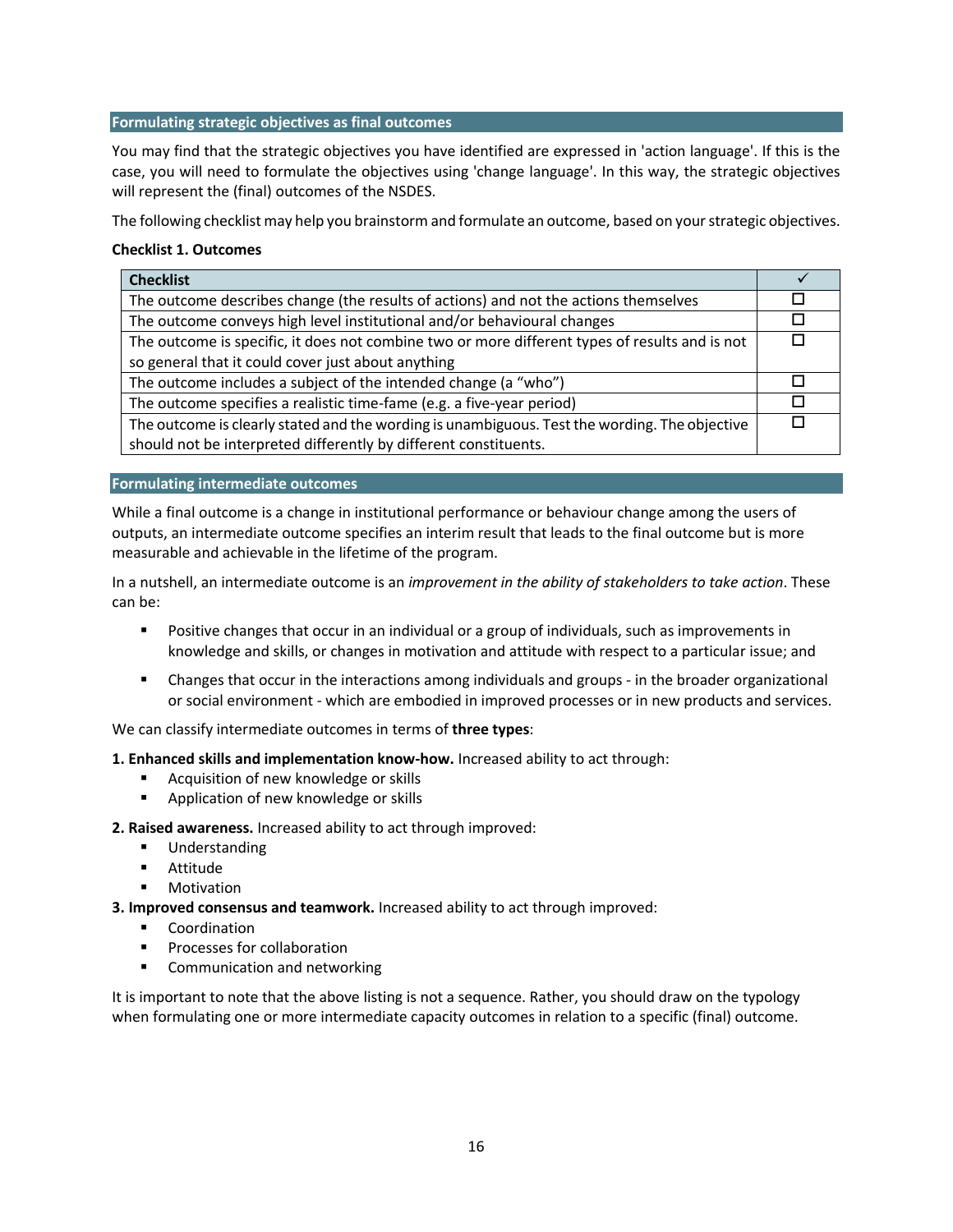Before moving on to next element in the results framework, check the intermediate outcome:

- $\checkmark$  Does it describe change (the results of actions) and not the actions themselves?
- $\checkmark$  Does it include a subject of the intended change (a "who")?
- $\checkmark$  Does is specify a realistic time-fame (e.g. a one to three-year period)?
- $\checkmark$  Is it clearly stated?

## **Formulating outputs**

Outputs are *commitments*. They are results that a programme or project *must* achieve with the resources provided and within the time-period specified, usually less than 5 years. This makes outputs very different from outcomes or impacts, which are longer term changes that usually require the energy and resources of multiple partners. Outputs are the type of results over which programme managers have a high degree of influence and failure to deliver outputs may be viewed as a failure of the programme. In general, if the result is mostly beyond the control or influence of the programme or project, it *cannot* be an output.

Outputs are *deliverables* that relate to operational change: the availability of new products and services. A single output will almost never be sufficient to achieve the institutional or behavioural changes implicit at the outcome level. On the other hand, if a programme or project has too many outputs, it can lose focus and be difficult to manage.

A key feature of outputs is that they should be **tangible**. When defining outputs, be cautious about using words like "endorsed" or "empowered". Such words may be more appropriate at the outcome level, because they depend critically on the actions of others, outside the control of a programme or project.

You may be tempted to list things like workshops and seminars as outputs. After all, they are deliverable and some workshops can be strategic if they gather decision takers in one room to build consensus. But, in most cases, workshops and seminars are activities rather than outputs. And outputs are not simply completed activities; they are the tangible changes in products and services, new skills or abilities that result from the completion of several activities.

**Checklist 2.** The following checklist may help you brainstorm the formulation of outputs. **Checklist**

| <b>Checklist</b>                                                                               |   |
|------------------------------------------------------------------------------------------------|---|
| The output is a new deliverable that can be developed by the NSDES programme                   | П |
| The output is linked to one (and only one) outcome.                                            | П |
| Each output is stated using change language, and in the form of a deliverable, that will be    | П |
| completed in less than 5 years (see Figure 4 below).                                           |   |
| The output <i>does not repeat</i> the outcome statement above it.                              | ш |
| There is obvious or intuitive causality between the output and the outcome to which it         | П |
| contributes (If then).                                                                         |   |
| The sum of the outputs is sufficient to achieve the higher level outcome.                      | ш |
| The output is not a completed activity (eg. Training conducted; Workshop completed; Survey     | П |
| implemented – these are activities).                                                           |   |
| The output is specific; it does not combine two or more different types of results, and is not | П |
| so general that it could cover just about anything.                                            |   |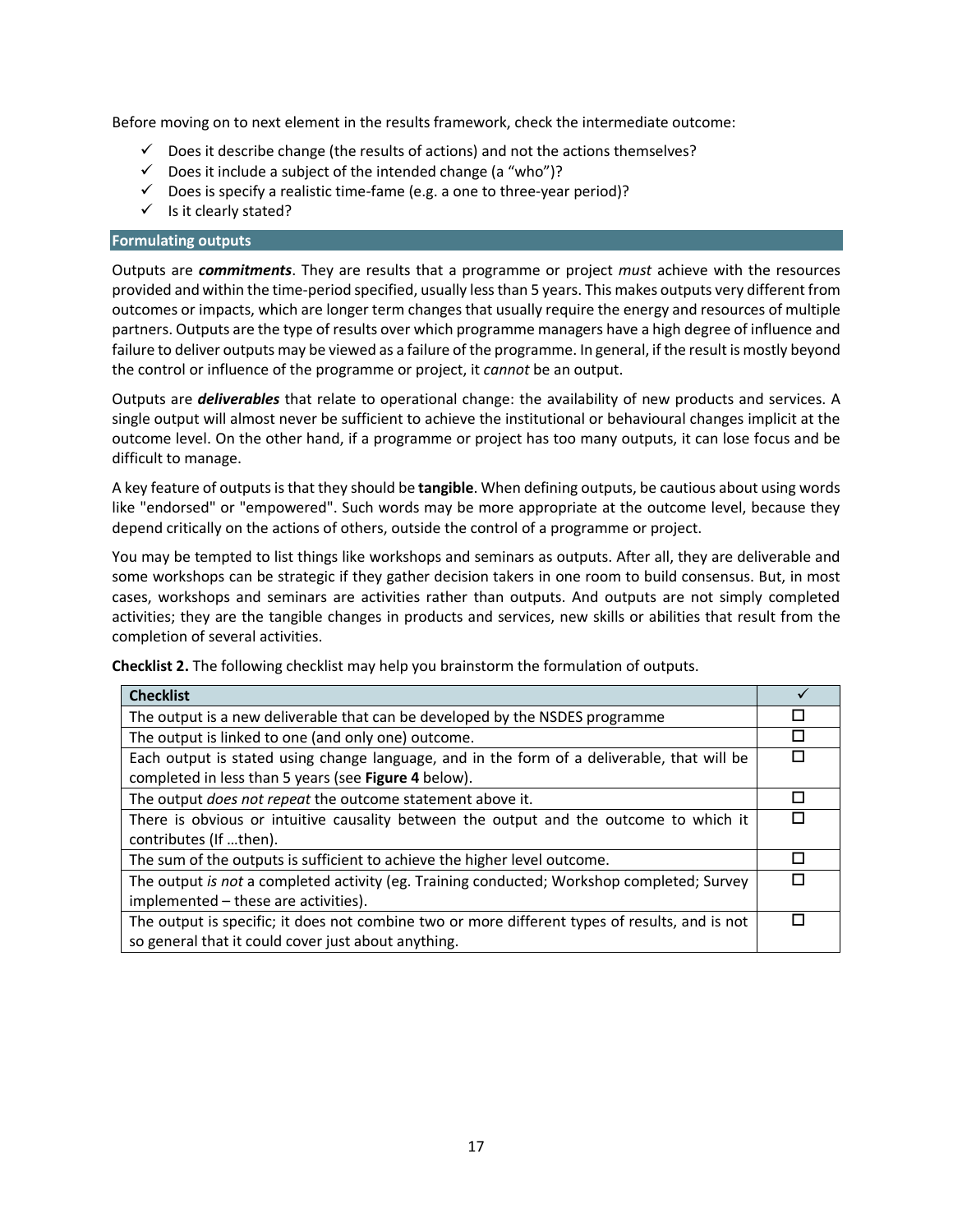**Figure 4** Using change language to formulate an output



# **STEP 2.** CLARIFYING PARTNERS' ROLES

A critically important element in the NSDES results matrix *who* is responsible for achieving specific results i.e. outputs and intermediate outcome - and the type of role they play (**Figure 5**).

Broadly, there are two types of partners:

- The lead partner: the organization responsible for initiating and managing the process mapped out through the NSDES results chain; this organization will most likely be drawn from the NEGED;
- **IMPLEM** 1 mplementing partners: the organization(s) or group(s) there may be more than one responsible for implementing key action areas, which result in an output

To specify partners in the results matrix, you should enter not only the organization(s) involved, but also the particular group(s) or department(s) within the organization and, if necessary, the particular individuals within the group(s).

While identifying partners and their roles in relation to intended results, it is important to bear in mind four simple points:

- 1. A 'learning by doing' capacity development approach implemented through the NSDES will mostly like target *partners themselves*; i.e. members of the NEGED. In Figure 5 below, these are 'Lead Partners'.
- 2. Other *external individuals or groups* who are not part of the NEGED or NTT may also be the users of particular outputs, or beneficiaries of specific intermediate capacity outcomes; for example Head teachers, school management boards, or consultancy groups providing targeted long-term technical support. In Figure 5 below, these are 'Implementing Partners'.
- 3. It may not be possible to identify in advance all NSDES partners responsible for managing, implementing and monitoring the strategic program plan; as the program evolves over time, so will the partnerships underlying the NSDES. In Figure 5 below, these are 'New Partners'.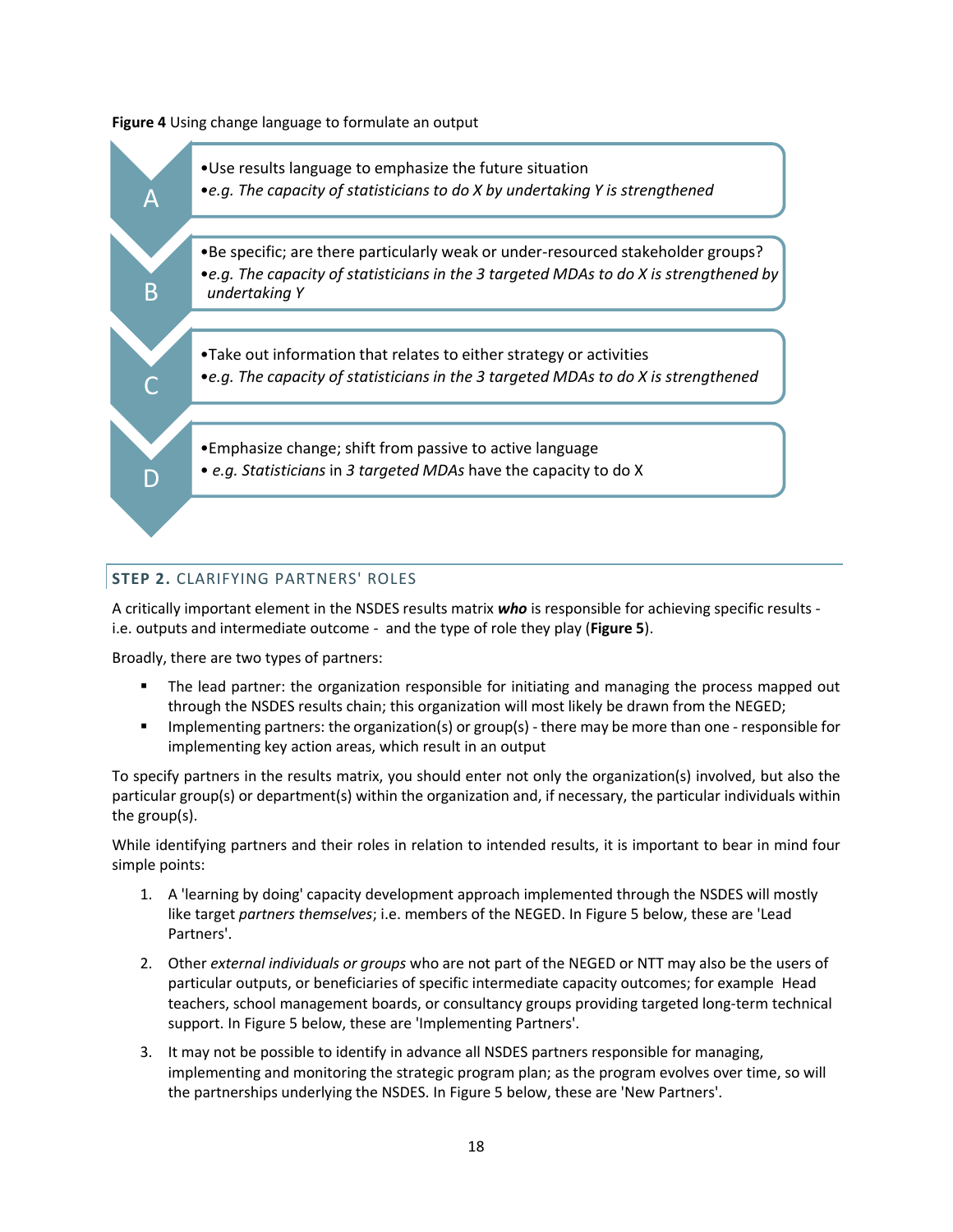4. Risks to the change process should be clearly identified, with suitable provision for monitoring and adaptation. A key question, which is addressed in the following section is this:

How will the NSDES design team ensure that the work environment of identified implementation partners is conducive for using newly acquired skills?



## **Figure 5**. Partners and their roles

## **STEP 3.** IDENTIFYING ASSUMPTIONS AND RISKS

*Assumptions* describe the *conditions which must exist* for the 'if-then' relationship between the different levels of results to behave as expected. As such, they are the linkages that bind together elements in the results chain. Assumptions may be internal or external to the development intervention itself. *Risks* on the other hand are future *external negative events* which can potentially alter the achievement of desired results. These may include strategic, environmental, financial, operational, organizational, political and regulatory risks. As such, risks are important in that they provide an opportunity to anticipate and specify reasons why a programme may *not* work out as intended.

A country's NSDES will inevitably rely on some assumptions about factors that are beyond the control of the planners and implementers. Generally, results frameworks should not be based on critical assumptions that are perceived to have a low probability of holding true over the implementation period. If the risks are high, the entire strategy needs to be reconsidered.

As **Figure 6** illustrates, at the *output-level* assumptions about the transformation of activities into outputs are usually highly probable; that is, they can be expected to come true in most cases. Remember, outputs are commitments, so NSDES partners should have a high level of control over their achievement. But assumptions at the *higher levels* - for example, relating to the transformation of outputs into outcomes - can be expected to be less probable. New skills and abilities, or new services and products can be developed, but the NSDES partners have little control over whether these operational changes lead to changes in institutional performance and behaviour. Because NSDES partners can influence these actions, but not control them, assumptions are most important at:

- the interface between National goals and NSDES outcomes; and
- the interface between final outcomes and intermediate outcomes.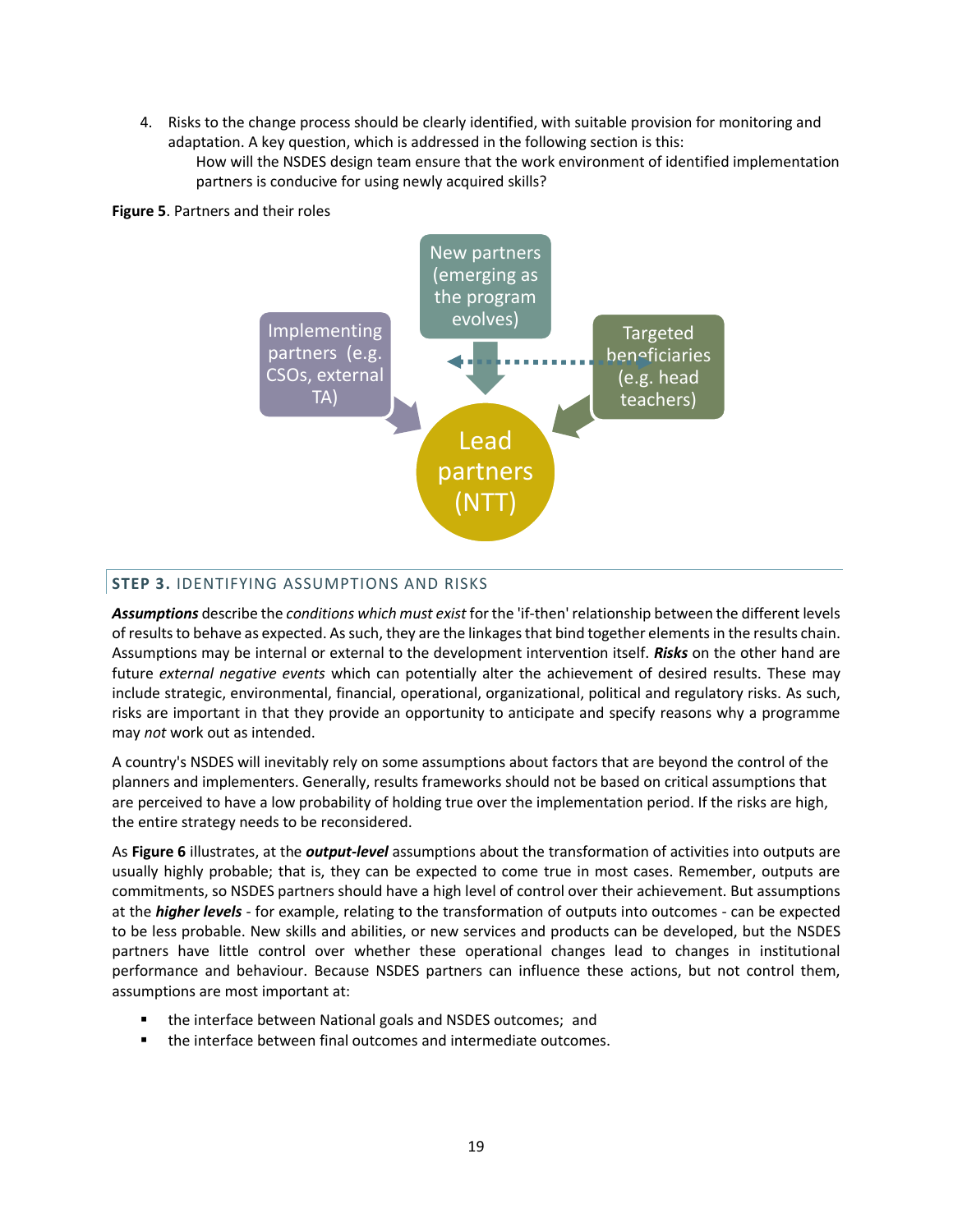## **Figure 6.** Assumptions and probability



It is important that assumptions are formulated *after* the results chain (impact-outcomes-outputs) - and the clarification of partners' roles - and *before* the indicators. This is because identification of assumptions is crucial and can lead to a redefinition of the results chain, or the identification of additional partners.

To identify critical assumptions and risks, you may follow this process.

1. For each outcome and output considered critical in the results chain, identify conditions that are essential in order that the respective result is achieved.

The expectation is that if the outputs have been delivered and the assumptions in the programme document still hold true, then the outcome will be achieved. Assumptions should be stated in positive language. Examples of assumptions for the NSDES include:

- **There is political, economic, and social stability in the country;**
- Sustained support and leadership of the government is well-established;
- Political will exists to implement the proposed strategy;
- **Planned budget allocations are actually made by financial partners.**

Using the risk matrix (**Table 6** below), enter those outcomes that carry risks. You will find a Risk Matrix template (**Tool 3**) in the **Annex**, 'Tool-kit', which includes examples in italics.

2. Identify risks for outcomes in the Results Matrix. Prioritize the identified risks, ranking them according to their likelihood of happening (low, medium or high);

3. Define a risk mitigation strategy for each medium-to-high risk. The following are a range of risk mitigation strategies that may be considered:

- **Prevention:** Prevent the risk from materializing or prevent it from having an impact on objectives;
- **Reduction:** Reduce the likelihood of the risk developing or limiting the impact in case it materializes;
- **Contingency plan:** Prepare actions to implement should the risk occur;
- **Acceptance:** Based on a cost/benefit analysis, accept the possibility that the risk may occur and go ahead without further measures to address the risk.

During the operational programming stage (Section 2.3 of the Guidelines) it is good practice to *incorporate these risk-mitigation strategies into the NSDES.* Risk mitigation strategies may be included as key action areas.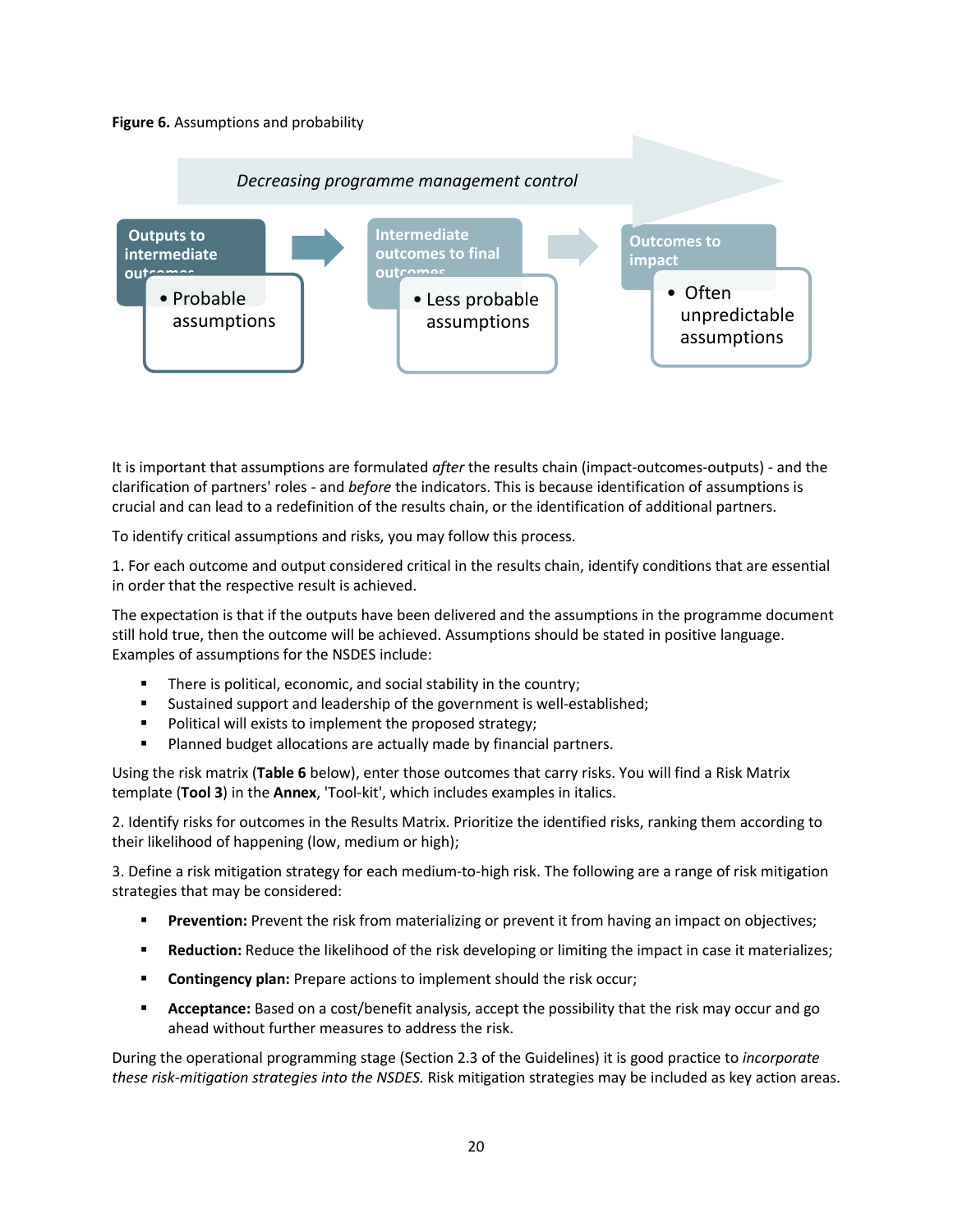By including these in the operational plan, you will ensure that measures to avoid a specific risk are actually implemented

**Table 6.** Risk matrix

| #   | <b>Outcome</b> | RISK and likelihood of risk (LMH) | <b>Risk Mitigation Strategy</b> |
|-----|----------------|-----------------------------------|---------------------------------|
| ⊥.  |                |                                   |                                 |
| 1.2 |                |                                   |                                 |
| 1.4 |                |                                   |                                 |
| 3.  |                |                                   |                                 |
| 3.1 |                |                                   |                                 |

## **STEP 4.** IDENTIFYING RESOURCES

The final column in the results matrix, 'Indicative resources' is an estimate of the resources required – financial, human, technical assistance and knowledge – to implement the NSDES. To arrive at an estimate, you will refer to the Key Action Areas identified in your Results Matrix.

Listed below are some key points to bear in mind.

**1.** The medium-term results matrix is a tool not only for financial resource planning over a 3-5 year period but is also the basis for coordinated medium-term *joint resource mobilization*. The matrix includes

- best estimates of the total funding required to deliver the NSDES outcomes;
- breakdown of the available funding disaggregated by source (core and non-core); and
- any funding gaps that require resource mobilization.

#### **2.** *Sources of funding for the NSDES* may be categorized as follows

- *Core funding* are those government resources that are allocated without restrictions. Their use and application are directly linked to national education sector plans that are approved by the ministry of finance as part of an established intergovernmental process.
- *Non-core* resources are mostly external and are usually earmarked and thus restricted in their use and application. They are normally earmarked to a specific theme or geographical area, or to a specific project. These resources can originate from the country level or be allocated from headquarters or regional levels and include resources received from global funds and vertical funds.
- *To be mobilized (funding gap)* is the difference between resources already secured and firmly committed and the required resources to implement the NSDES.

Medium-term programming and annual operational planning are discussed in section 2.3. below. The results framework is operationalized using Tool 5 (Programme planning template) in the **Annex**, 'Tool-kit'.

**3.** The costing and required budget projection should be developed in collaboration with staff from budget/finance sections or departments of relevant NSDES stakeholder organizations. The estimation of funding requirements for results can be based on different budgeting approaches.

- The simplest approach is traditional budgeting (or incremental budgeting). This budgeting approach uses historical data (e.g., past expenditures, delivery rates) and adjusts for incremental changes. The key disadvantage of this approach is that by using historical data as the base, it assumes that the past data represents effective and realistic costing already (which is not always the case).
- Alternatively, a priority-based budgeting approach can be used, in which the NSDES outcomes are put in priority order and a budget for each outcome is set according to that order.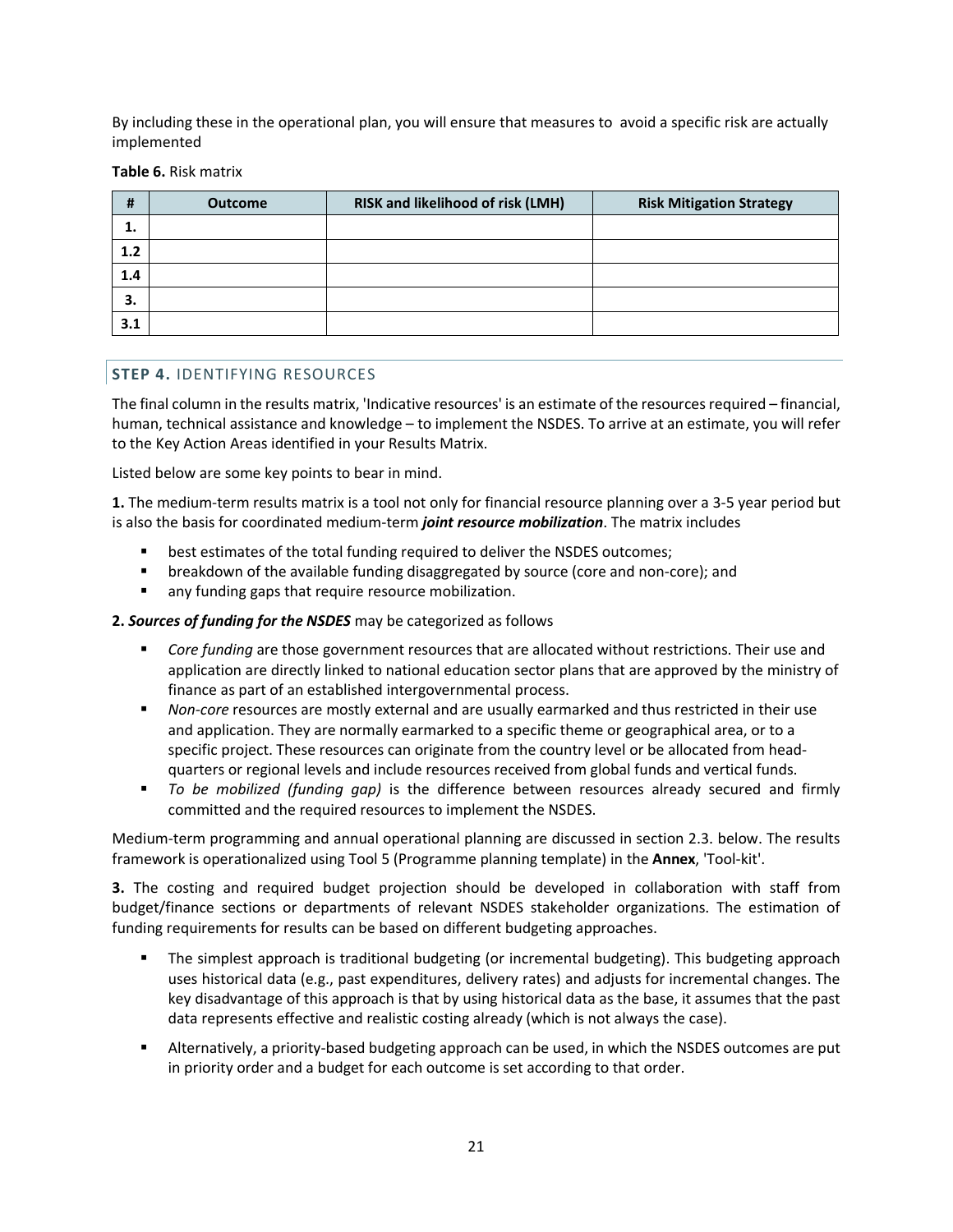**4.** Last but not least, the results matrix offers an *opportunity for a 'reality check'*, ensuring that the NSDES has a reasonable chance of mobilizing the resources required to achieve the defined results. If the funding gap is not realistic, you may need to review the results matrix.

While the results matrix - and related program plan - provides a medium-term budgetary framework, you will also utilize an annualized version of this framework: *annual work plans (AWPs)* provide a yearly picture of total financial resource required, available and funding gaps, if any. *It is important that AWPs and budgets distinguish between one-time investment/capital costs and the recurrent costs, particularly in the case of administrative data and periodic household surveys. This is essential for the NSDES to be routinely implemented over time as a 'rolling' AWP.*

In some country contexts, NSDES stakeholders may choose to disaggregate results to only the outcome level; in other countries, results may be disaggregated to output level. But it is important that the *AWPs* contain resource requirements and funding gaps *at the output level*, in order to translate NSDES outcomes into concrete, measurable and time-bound outputs, and specific key activities

# **STEP 5.** DEVELOPING A MONITORING AND EVALUATION (M&E) MATRIX

As mentioned above, the NSDES results matrix is accompanied by an M&E matrix. This assigns indicators and targets to NSDES outcomes, intermediate outcomes and outputs.

Indicators tell us how intended changes described in the NSDES results chain will be measured, and whether (or how far) these results have been achieved. They are objectively verifiable and repeatable measures of a particular condition. Indicators force clarification of what is meant by the result by focusing on one or more of its characteristics; as such they complete an outcome, intermediate outcome or output. A measure then expresses an indicator's value quantitatively or qualitatively using **SMART** criteria, as described below:

- **S**pecific: Is the indicator specific enough to measure progress towards the results?
- $\checkmark$  Measurable: Is the indicator a reliable and clear measure of results?
- **A**ttainable: Are the results in which the indicator seeks to chart progress realistic?
- $\checkmark$  Relevant: Is the indicator relevant to the intended programme results? And national standards?
- **T**ime Bound: Are data available at reasonable cost and effort?

A general typology of indicators is as follows:

*Quantitative indicators* measure change in numerical values over time.

*Qualitative indicators* measure changes which are not easily measured through numerical values such as process-related improvements, and improved quality of services, policies or capacity. Qualitative indicators usually need additional criteria. For example, if an intended result is to see greater civil society participation in local development, and the indicator is the quality of local public consultations, then partners must agree beforehand on the criteria for determining a quality process. These criteria will often be country-specific, and once agreed, they can be used in a simple monitoring checklist.

*Proxy indicators* measure changes not directly related, yet closely associated with, the issue under consideration. For example, an increase in the number of political parties and voter turn-out might serve as proxy measures of improved governance.

*Binary indicators* or "yes-no" indicators, are more common at the output level, and are simple measures of change. For example, an output might be: "Draft curriculum developed", and the indicator is "Yes" or  $^{\prime\prime}$ No $^{\prime\prime}$ .

To prepare the NSDES M&E matrix you need to complete **Table 7**), following the process outlined below. A template is provided in Tool 4 in the **Annex**, 'Tool-kit', with examples in italics.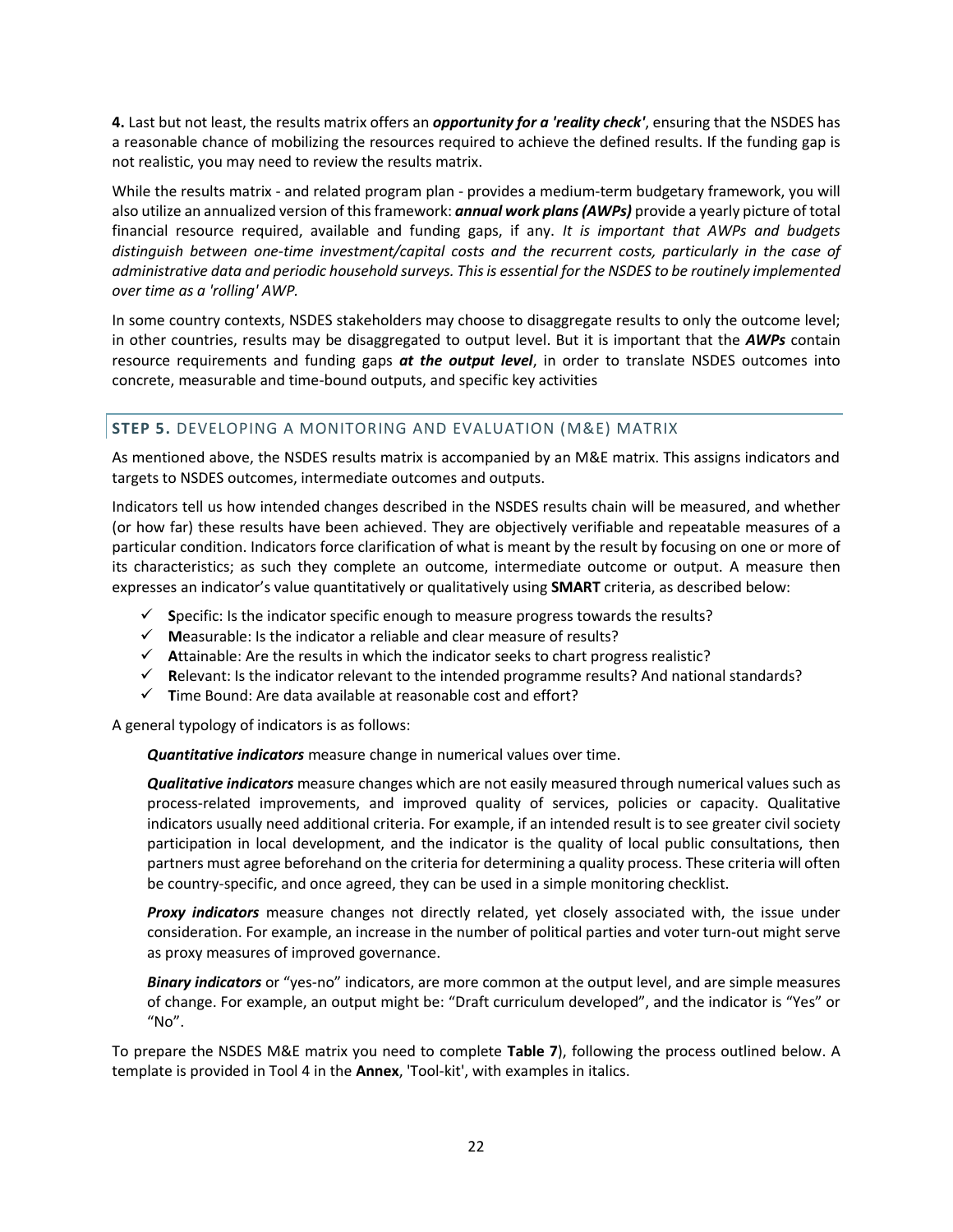#### **Table 7.** M&E Matrix

| <b>Result</b>   | <b>Indicator</b> | <b>Means of</b>     | <b>Baseline</b> |               |               | YEAR 2   YEAR 3   YEAR 4   YEAR 5 |               |
|-----------------|------------------|---------------------|-----------------|---------------|---------------|-----------------------------------|---------------|
|                 |                  | <b>Verification</b> |                 | <b>Target</b> | <b>Target</b> | Target                            | <b>Target</b> |
| lOutcomes       |                  |                     |                 |               |               |                                   |               |
| Intermediate    |                  |                     |                 |               |               |                                   |               |
| <b>loutcome</b> |                  |                     |                 |               |               |                                   |               |
| <b>Outputs</b>  |                  |                     |                 |               |               |                                   |               |

1. Assign indicators for each of the following results:strategic objective/Outcomes; Intermediate outcome; and outputs.

*An objective or intermediate outcome could need more than one indicator* to measure both its qualitative and quantitative aspects. **BUT** *a minimal number of indicators should be selected*. More information is not necessarily better. A common problem with results frameworks and performance measurement systems is that they are tied to a large set of indicators that are burdensome to track.

There is no correct number of indicators to assign per outcome, but the following are useful questions to ask: *Is this indicator absolutely necessary to measure whether progress toward the strategic objective is being achieved? Will it create additional burdens on the respondents or on the staff collecting the data? How will this indicator help with monitoring, management, and evaluation?* 

2. When identifying data sources (the means of verification) bear in mind that sophisticated statistical tools aren't usually necessary to develop or track indicators. Whenever possible, indicators should rely on existing operational information or publicly available sets of data (e.g. National, sub-national or UN statistics). The use of secondary data, when available and appropriate, is preferable owing to the higher costs associated with primary data collection.

3. All indicators must be accompanied by baselines and targets and should lend themselves to aggregation at all levels. Without baselines and targets, measurement of change over time is not possible.

- Baselines establish the value of the indicator at the beginning of the planning period;
- **Targets describe expected values upon completion of the plan;**
- **Performance monitoring of the indicator tells us about actual achievement, against the original target.**

To ensure objectivity, indicators, baselines and targets should not be changed retroactively once established, unless by consent of all partners in the development cooperation.

Section 2.3 below discusses in more detail how the NSDES M&E matrix can be used to manage and evaluate the operational strategic program plan.

## 2.3. MOVING TOWARD IMPLEMENTATION

*In this section we progress from designing the NSDES to preparations for operationalizing and managing the strategy. Outlined below are NSDES management tools, including the operational strategic (medium-term) programme plan; the annual work plan and budget; basic guidance on monitoring and evaluating the NSDE; and a suggested template for the strategy document.* 

## 2.3.1 DEVELOPING OPERATIONAL PLANS

Without good programme management it is unlikely that results will be achieved; but the 'M' in RBM is sometimes neglected. As mentioned above, in addition to functioning as a planning instrument, the NSDES results framework is a management tool. The results framework - including both the results matrix and its complement, the M&E matrix - can be used in several ways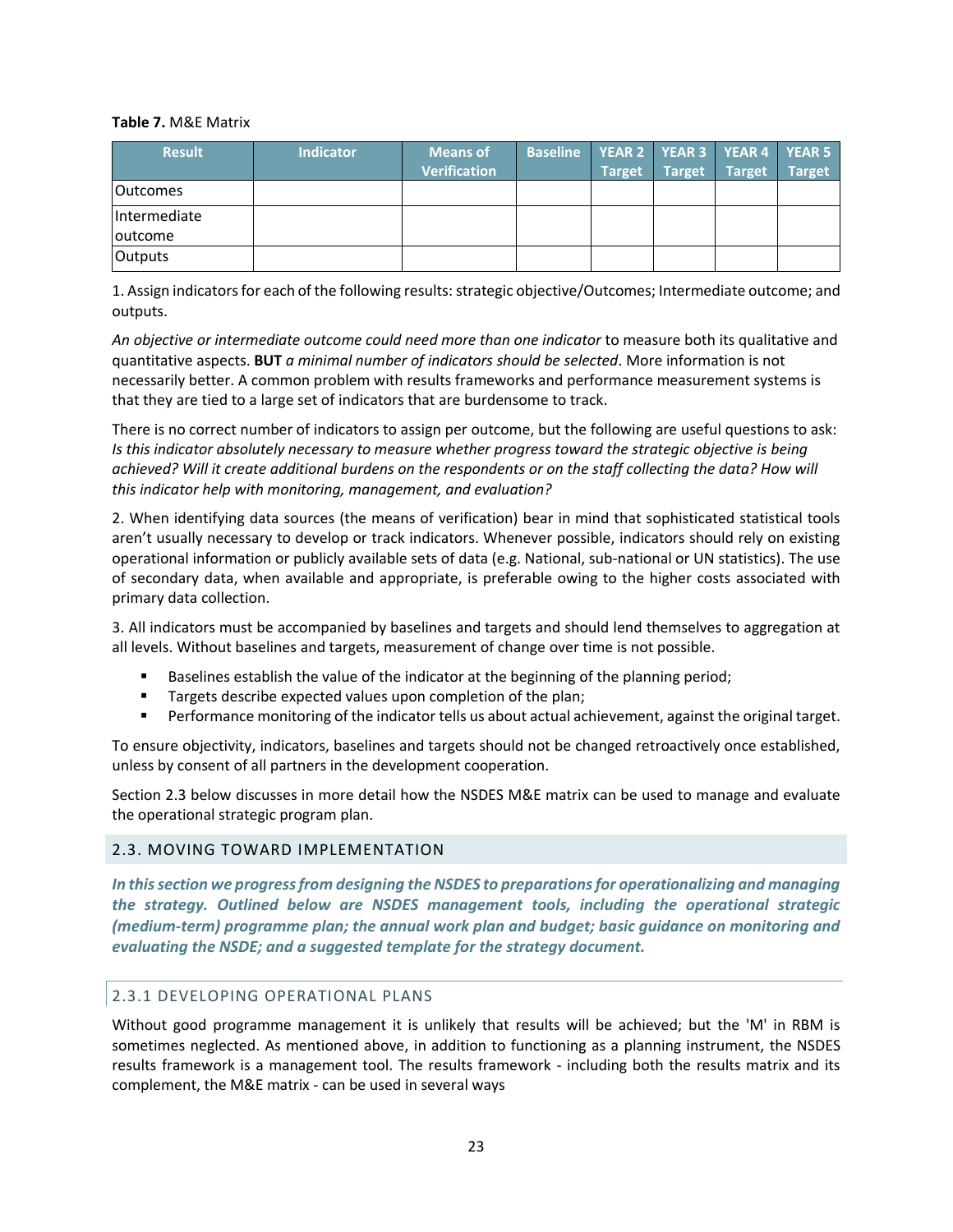- It is the heart of operational strategic (medium-term) planning, as well as annual planning and implementation
- It guides the production, analysis and use of data to track the performance of a NSDES strategy and/or operational programme; and
- It is a reference point for programme managers to make decisions based on performance information and to change strategies and activities if and when needed.

While the planning phase with NSDES stakeholders serves to prepare a framework for joint collaboration, the NTT must also pay attention on managing and monitoring the NSDES. It is critically important that a flow and consistency of results is maintained among the various programming instruments. **Figure 7** shows the relationship and flows between the NSDES results framework (results matrix and M&E matrix), the country strategic programme plan, and the annual work plans.

An operational strategic (medium-term) programme 'zooms in' on the intended results *(intermediate outcomes and outputs)* as they have been mapped out in the NSDES results matrix. This focus is in terms of the year-byyear time-frame for each result; the partner(s) who are responsible for delivering the result; and the yearly budget for the specific result.

## **Table 7.** Operational NSDES programme

|                                           |        |                      | <b>Time-frame</b> |                    | <b>Budget</b> |             |              |            |
|-------------------------------------------|--------|----------------------|-------------------|--------------------|---------------|-------------|--------------|------------|
| <b>Result (extract of results matrix)</b> | Year 1 | Year 2 Year 3 Year 4 |                   | <b>Responsible</b> | <b>TOTAI</b>  | <b>CORE</b> | <b>OTHER</b> | <b>GAP</b> |
| Intermediate outcome 1.1                  |        |                      |                   |                    |               |             |              |            |
| <b>Output 1.1.1</b>                       |        |                      |                   |                    |               |             |              |            |
| <b>Output 1.1.2</b>                       |        |                      |                   |                    |               |             |              |            |

**Figure 7** Relationship between the results matrix, M&E matrix, strategy document and operational plans in a NSDES' life-cycle'.

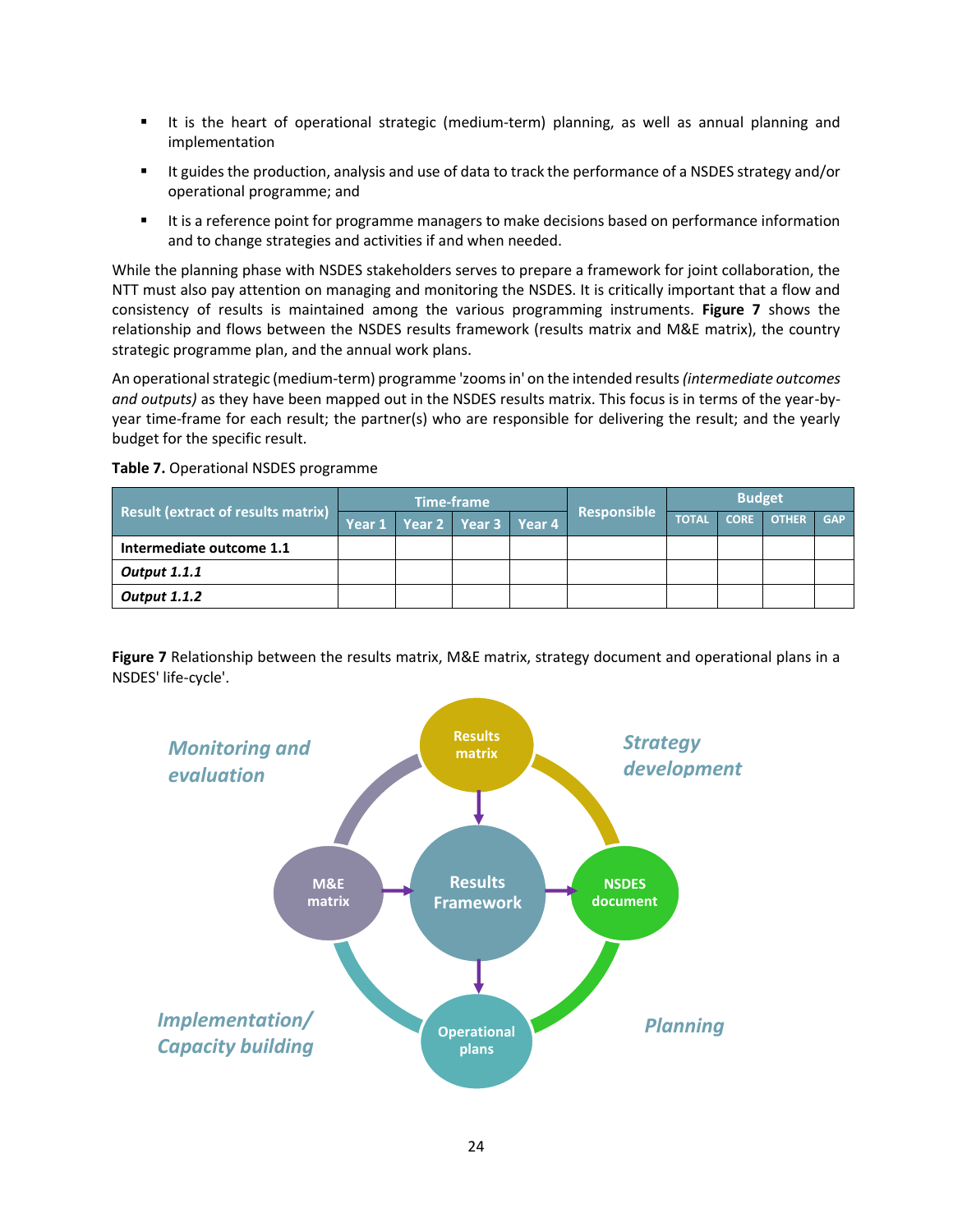An annual work plan focuses in even more detail on the intended results (*outputs only*), in terms of: the indicators and targets for each output; the activities required to produce the output; the quarterly time-frame for the activities/output; the responsible partner(s) and the quarterly budget for the activities/output.

|                                                  |                   |   |   | <b>Time-frame</b> |          |                 | <b>Budget</b> |                    |               |
|--------------------------------------------------|-------------------|---|---|-------------------|----------|-----------------|---------------|--------------------|---------------|
| <b>Outputs</b>                                   | <b>Activities</b> | O | O | O                 | $\Omega$ | Responsibl<br>e | <b>Source</b> | <b>Description</b> | <b>Amount</b> |
| <b>Output 1.1.1.</b><br>(Indicators and targets) |                   |   |   |                   |          |                 |               |                    |               |

Templates for the NSDES medium-term programme plan and annual work plan are provided in **Tool 5**. in the **Annex**, 'Tool-kit'.

# 2.3.2. USING THE M&E MATRIX DURING PROGRAMME IMPLEMENTATION

## **Using RBM in monitoring the NSDES**

Monitoring is an essential element in the NSDES programme life-cycle. It involves regular and systematic assessment based on participation, reflection, feedback, data collection, analysis of actual performance and regular reporting. As mentioned earlier, the M&E matrix - accompanying the results matrix - is a key tool for monitoring the NSDES. An RBM approach enables the NEGED to:

- $\checkmark$  understand where the NSDES programme is in terms of planned outcomes;
- $\checkmark$  track progress on the basis of agreed outputs and agreed indicators;
- $\checkmark$  identify issues in terms of 'real-time' learning, analyzing relevant reports that become available during implementation, to make evidence-based decisions and necessary adjustments to the implementation process;
- $\checkmark$  improve the results matrix itself, modifying intended results and assigning new indicators if and when required;
- $\checkmark$  continue and deepen collaboration between multiple NSDES partners through shared accountability for planned results, as well as their respective contributions to achieve those results;
- $\checkmark$  strengthen national M&E structures and processes that already exist, responsible for tracking progress towards sector goals, high-level national outcomes, and international commitments.

In using the M&E matrix (indicators, baselines, targets, and means of verification), you may also need to reflect further on the *methodology for baseline data collection*. The methods used will depend on the time and resources available and the depth required to adequately complete the monitoring or evaluation of the programme or project. There are a range of methods to draw from, such as: semi-structured interviews, surveys and questionnaires; focus groups, workshops and roundtables; field visits; scorecards; referencing existing reports from government, the United Nations, and other partners.

To operationalize the M&E matrix itself, you may need to put together an M&E calendar, *integrating this into the operational strategic plan* for the NSDES. Activities and outputs that focus specifically on monitoring and evaluation should include, for example :

- six-monthly and/or annual reviews;
- formative (mid-line) evaluation; and summative (end-line) evaluation;
- **F** regular and routine results-based reports.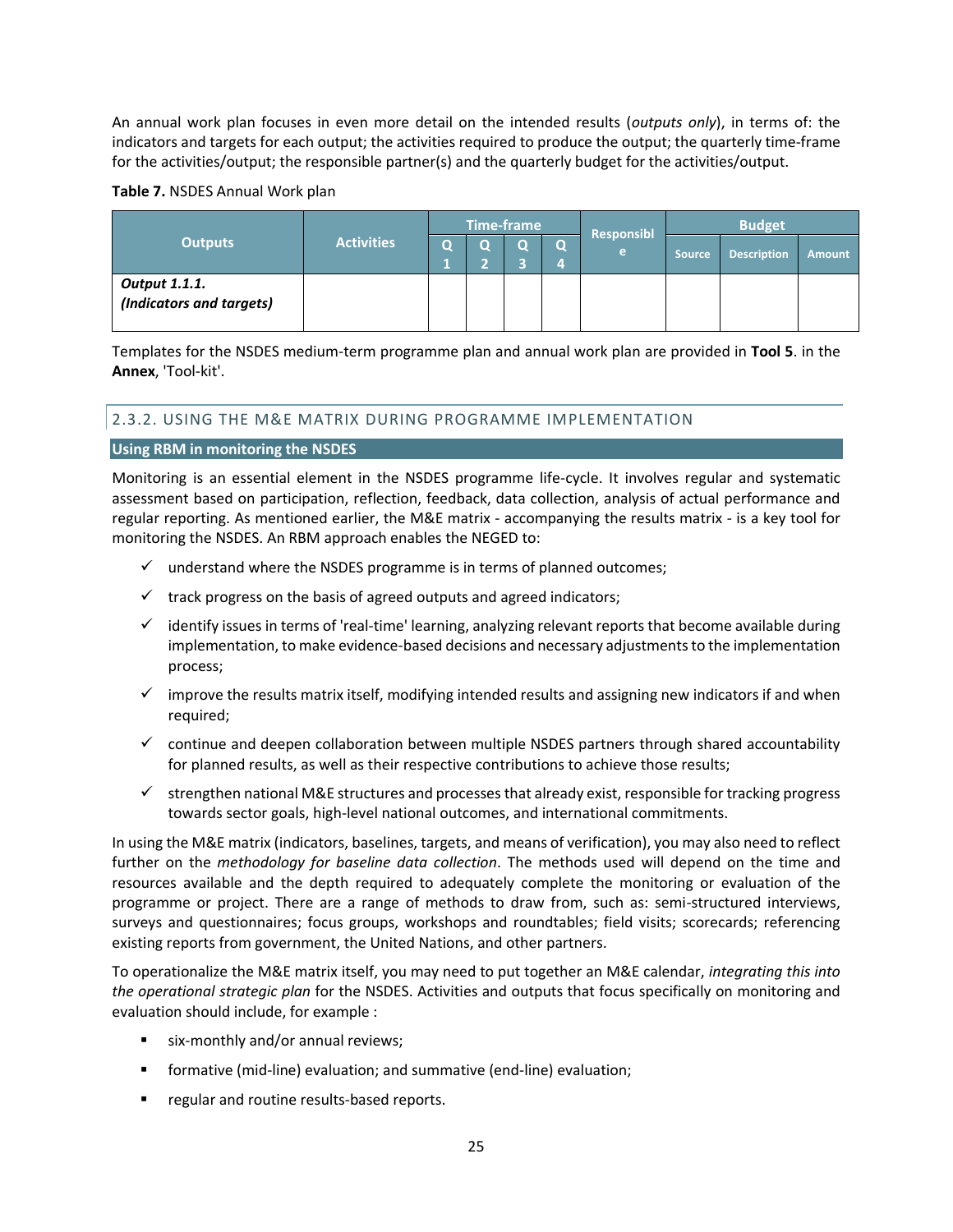*Results-based reporting* tells the story of the effects that interventions are having. This shifts attention from reporting on activities to communicating important results that the NSDES programme has achieved. Resultsbased reports should be concise, serving two main purposes; the report should (i) inform and guide NSDES program implementation, and (ii) systematically make the case to stakeholders and financial partners for continued support and resources. The report should:

- describe what was achieved and list the indicators of success;
- **EXECOMPARE ACTUAL RESULTS WITH EXPECTED FESTIVES**;
- quantify achievement whenever possible against a baseline;
- explain the reasons for over or under achievement
- **•** highlight any unforeseen problems or opportunities that may require new strategies or a redesign of the initiative;

#### **Using RBM in evaluating the NSDES**

Evaluation is an equally critical element of the NSDES life cycle. It depends on important inter-linkages with planning and monitoring. Without proper planning and clear articulation of intended results, it is not clear what should be monitored and how, and monitoring cannot be done well. Without careful monitoring, the necessary data is not collected and evaluation cannot be done well. You should also note that monitoring is necessary but *not sufficient* for evaluation; evaluation uses additional new data collection and different frameworks for analysis. Generally, evaluation has three key dimensions:

- **Performance.** Evaluation provides decision-makers with evidence and objective information about performance and good practices that can help them to improve programmes. It allows programme managers to make informed decisions and plan strategically.
- **Accountability.** *Objective* and *independent* evaluations help those responsible for a strategy or strategic programme to be held accountable to their national partners, development partners, beneficiaries and the general public.
- **Organizational Learning:** Evaluation builds knowledge for institutional learning, policy making, development effectiveness and organizational effectiveness. It is an important means of capacity development and sustainability of results.

All three dimensions are particularly important *when an evaluation is aimed at developing knowledge for global use and for generalization to other contexts and situations*. A rigorous evaluation methodology is required in this case, to ensure a higher level of accuracy to allow for wider application beyond a particular context. Moreover, although evaluation generates information to improve programming, it is an *external function*, which should be separated from programme management.

The intended use of an evaluation determines the timing, its methodological framework, and the level and nature of stakeholder participation. It is important that the evaluation's use is determined at the beginning of NSDES development, during the planning stage of the process. A key tool used in planning an evaluation is of course the M&E matrix. The matrix allows you to easily review results achieved, determine progress against the baseline and targets, and assess how risks are mitigated or if the assumptions still hold true. An evaluation will report on these aspects of the results matrix along with five other variables: relevance, efficiency, effectiveness, impact and sustainability.

It is beyond the scope of these Guidelines to provide in-depth guidance on evaluations. (The United Nations Development Group (UNDG) website provides comprehensive evaluation guidance, based on norms and standards used by the United Nations system; see also the NSDS Guidelines (April 2016) available on the Paris 21 website). But the following questions may help you decide on the potential use - or uses - of an evaluation (UNDP 2009).